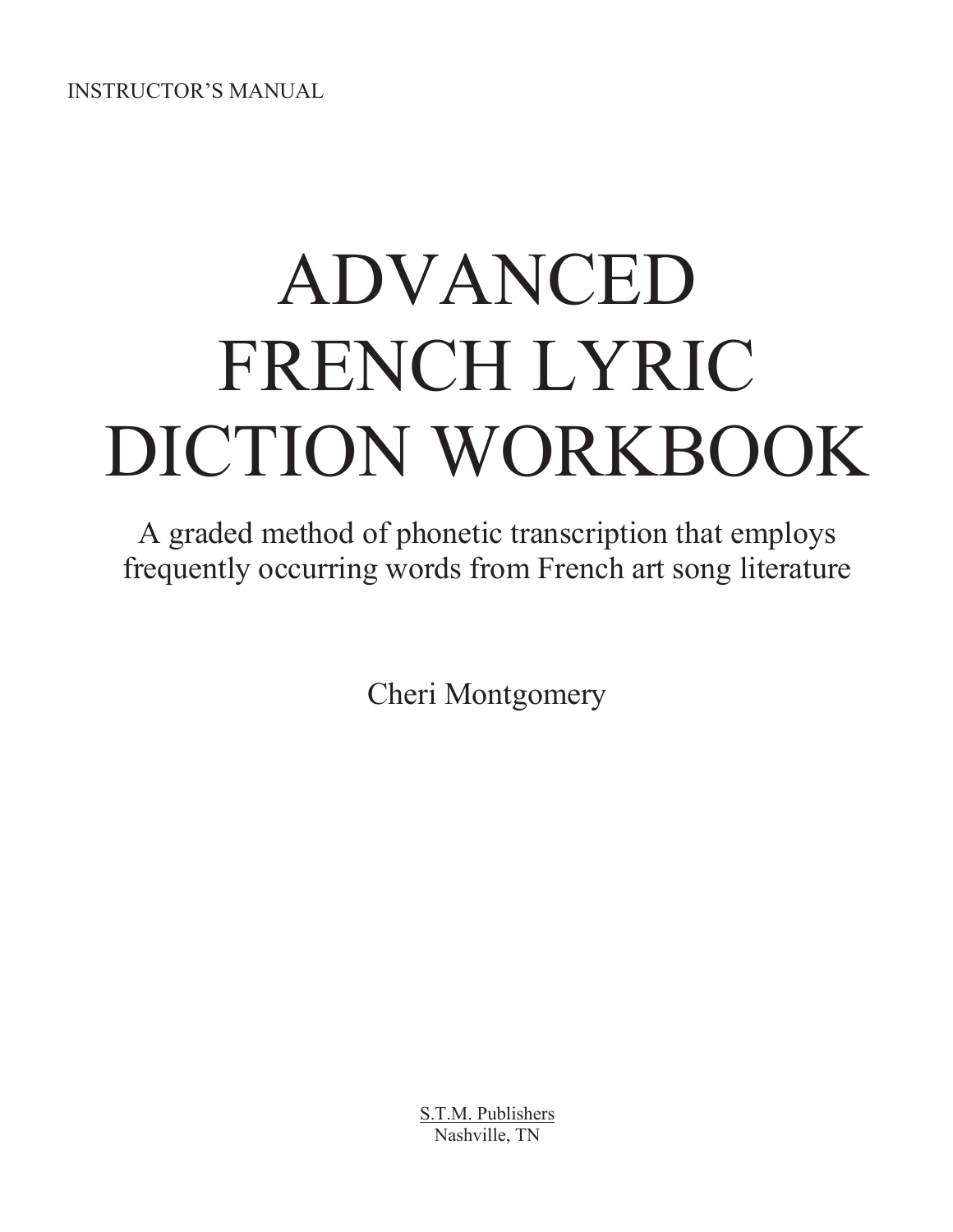#### PREFACE

The *Advanced French Lyric Diction Workbook* was created from the lyrics of more than 3,477 art songs. Words from lyrics were organized in order of frequency of occurrence. The most frequently occurring words are short in length and appear in the enunciation exercises. Other commonly occurring words are introduced in graded order and categorized according to French speech sounds as defined by the International Phonetic Alphabet. A study of articulatory phonetics is provided. It includes consonant and vowel charts for student application and definition of terms.

Consecutive units highlight specified sets of symbols by providing transcribed art songs, enunciation instructions, enunciation exercises, rules for transcription, group assignments, individually assigned word lists, and transcription and singing quizzes. Units progress in cumulative order culminating with exercises that allow students to transcribe and enunciate short phrases from French art song literature.

The advanced workbook contains the following enhancements:

- all new assignments drawn from a broader lyric vocabulary
- a comparison and contrast study of English, Italian, German, and French
- clarified enunciation instructions with all new enunciation exercises
- an expanded IPA that provides two new symbols:  $[(e)]$  and  $[e]$
- x transcribed art songs that contain a frequent occurrence of the highlighted vowel or consonant sound
- singing quizzes with phrases that contain a frequent occurrence of the highlighted vowel sound
- x expanded instructions for words and phrases with vocalic harmonization
- clarified guidelines for the study of compulsory and forbidden liaison
- all new phrases in the units that discuss transcription within the phrase
- instructions for the sung application of transcribed French lyrics

This text would not be possible without the generous help of many individuals. I am grateful to be a part of the voice faculty at Vanderbilt's Blair School of Music. This gift has given me the opportunity to work with a number of fine young singers. Our diction students' input and their willingness to be the test group prior to publication is a vital part of the developmental process. Verlan Kliewer created the tools needed to organize words from art song lyrics into a list of frequently occurring words. His expertise is of inestimable value. Cecile Moreau is the French language and translation editor. Her time and work in finalizing this text are much appreciated.

The *Lyric Diction Workbook Series* was created to make languages accessible to singers. Familiarity is gained as numerous words are encountered. The series was designed to make grading easier for instructors. Accurate transcription and proficiency of memorized rules is assessed through in-class enunciation. The *French Lyric Diction Workbook* introduces singers to the language through transcription and enunciation of a rich vocabulary. The advanced study text is suitable for the conservatory or graduate level course and functions consecutively within our series of workbooks created for lyric diction.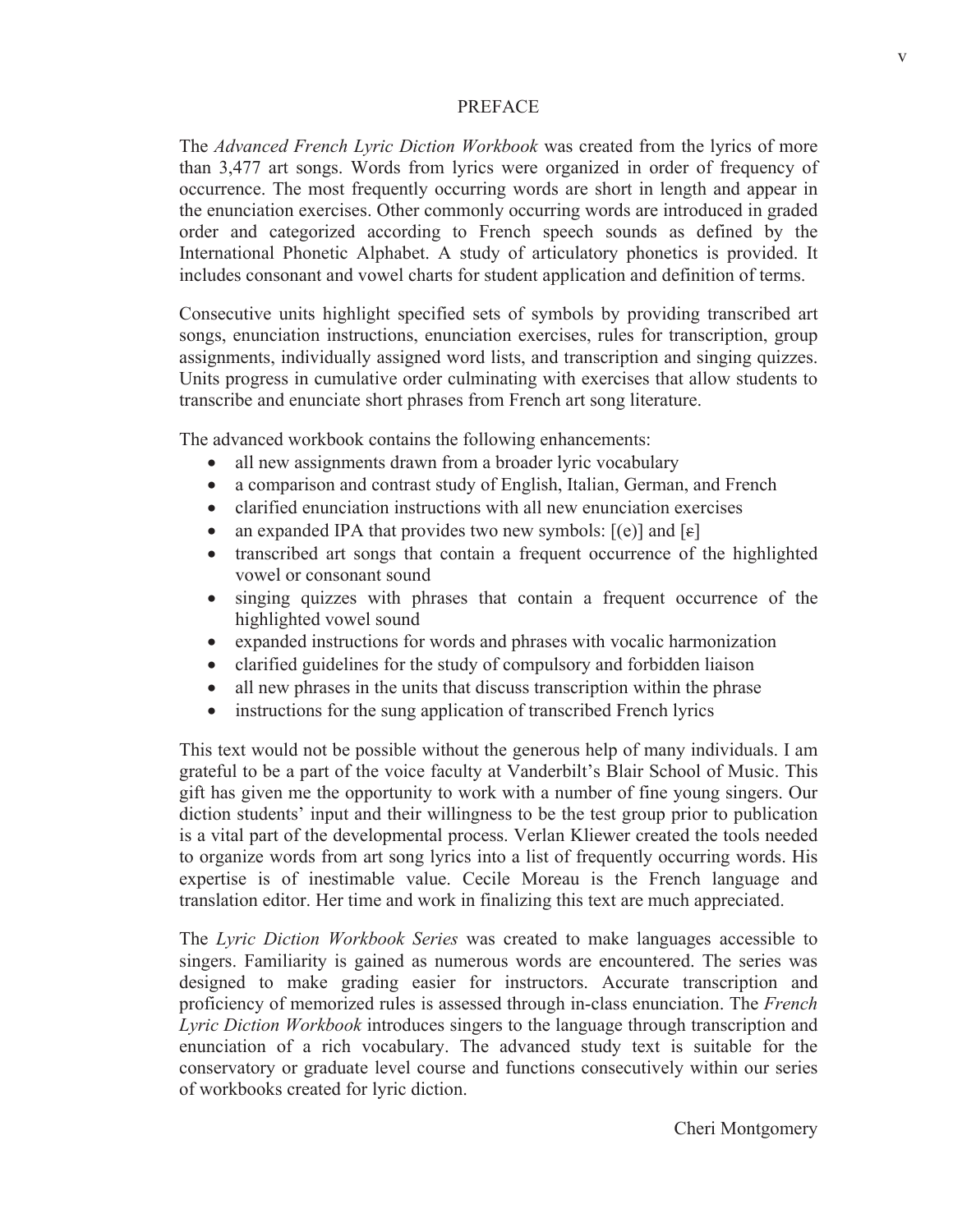## TABLE OF CONTENTS

| Unit           | <b>Topics</b>                                                                                                  | Section                                                                                                                                                                                                                   | Page                                                |
|----------------|----------------------------------------------------------------------------------------------------------------|---------------------------------------------------------------------------------------------------------------------------------------------------------------------------------------------------------------------------|-----------------------------------------------------|
| 1              | Classification of symbols                                                                                      | Terms<br>Pronunciation guide<br>Consonant charts<br>Application of rules<br>Vowel charts/Application<br>Answer key                                                                                                        | $\frac{2}{3}$<br>6<br>$\overline{7}$<br>8<br>214    |
| $\overline{2}$ | The schwa and the flow of the language,<br>dental and plosive consonants                                       | The $[\alpha]$ schwa<br>A comparison of languages<br><b>Enunciation exercises</b><br>Dental and plosives<br>Listening assignment<br>Rules for transcription<br>Application of rules<br>Individual exercises<br>Answer key | 10<br>11<br>12<br>14<br>16<br>17<br>18<br>19<br>215 |
| 3              | Closed front [i], closed front $[e]$ , the<br>[j] glide, prepalatal fricative [f]                              | Listening assignment<br><b>Enunciation</b> exercises<br>Rules for transcription<br>Application of rules<br>Individual exercises<br>Singing quiz<br>Answer key                                                             | 26<br>27<br>28<br>29<br>30<br>36<br>218             |
| $\overline{4}$ | Open front [ $\varepsilon$ ], semi-open front [ $\varepsilon$ ],<br>and prepalatal fricative $\lceil 3 \rceil$ | Listening assignment<br><b>Enunciation</b> exercises<br>Rules for transcription<br>Application of rules<br>Individual exercises<br>Singing quiz<br>Answer key                                                             | 38<br>39<br>40<br>41<br>42<br>48<br>220             |
| 5              | Semi-closed front $[(e)]$ and<br>vocalic harmonization                                                         | Listening assignment<br><b>Enunciation</b> exercises<br>Rules for transcription<br>Application of rules<br>Individual exercises<br>Singing quiz<br>Answer key                                                             | 50<br>51<br>52<br>53<br>54<br>60<br>222             |
| 6              | Final consonants and the <i>mer/ver</i> words                                                                  | Rules for transcription<br>Application of rules<br>Individual exercises<br>Quiz: Units $2-6$<br>Answer key                                                                                                                | 62<br>63<br>64<br>70<br>225                         |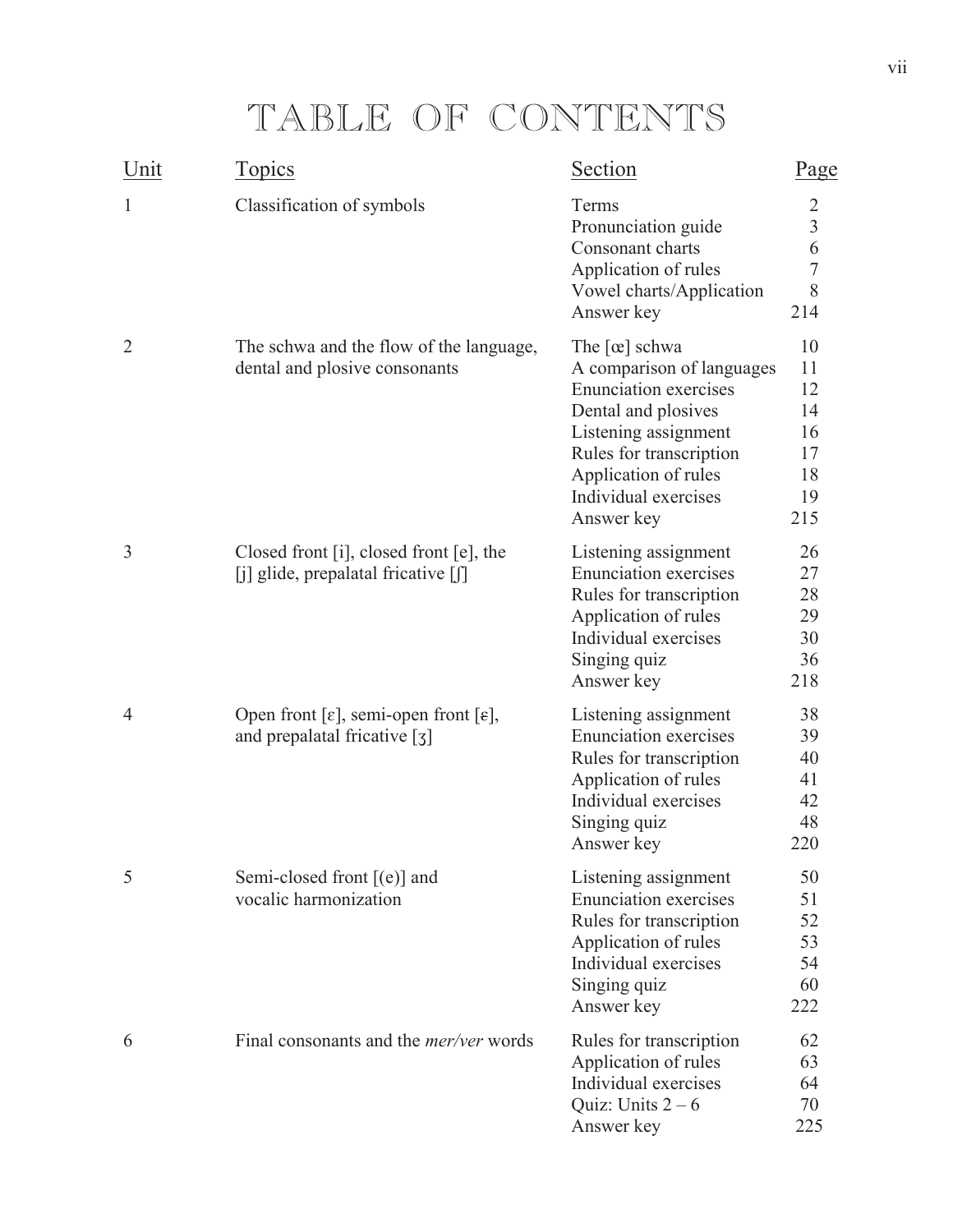| Unit           | Topics                                                                        | Section                                                                                                                                                                               | Page                                                 |
|----------------|-------------------------------------------------------------------------------|---------------------------------------------------------------------------------------------------------------------------------------------------------------------------------------|------------------------------------------------------|
| $\overline{7}$ | Bright [a], dark [a], and<br>voiced prepalatal nasal [n]                      | Listening assignment<br><b>Enunciation exercises</b><br>Rules for transcription<br>Application of rules<br>Individual exercises<br>Singing quiz<br>Answer key                         | 72<br>73<br>74<br>75<br>76<br>82<br>227              |
| 8              | Open back [o], closed back [o]                                                | Listening assignment<br><b>Enunciation</b> exercises<br>Rules for transcription<br>Application of rules<br><b>Individual Exercises</b><br>Singing quiz<br>Answer key                  | 84<br>85<br>86<br>87<br>88<br>94<br>230              |
| 9              | Closed back [u], closed mixed [y],<br>double consonants, the unvoicing of $b$ | Listening assignment<br><b>Enunciation</b> exercises<br>Rules for transcription<br>Application of rules<br>Individual exercises<br>Singing quiz<br>Answer key                         | 96<br>97<br>98<br>99<br>100<br>106<br>232            |
| 10             | Open mixed $[\alpha]$ , closed mixed $[\emptyset]$                            | Listening assignment<br><b>Enunciation</b> exercises<br>Rules for transcription<br>Application of rules<br>Individual exercises<br>Singing quiz<br>Answer key                         | 108<br>109<br>110<br>111<br>112<br>118<br>234        |
| 11             | The [w] glide, the [ų] glide, and<br>the $[j]$ glide                          | Listening assignment<br><b>Enunciation</b> exercises<br>Rules for transcription<br>Application of rules<br>Individual exercises<br>Singing quiz<br>Quiz: Units $2 - 11$<br>Answer key | 120<br>121<br>122<br>123<br>124<br>130<br>131<br>237 |
| 12             | The schwa                                                                     | Listening assignment<br><b>Enunciation</b> exercises<br>Rules for transcription<br>Application of rules<br>Individual exercises<br>Singing quiz<br>Answer key                         | 134<br>135<br>136<br>137<br>138<br>144<br>240        |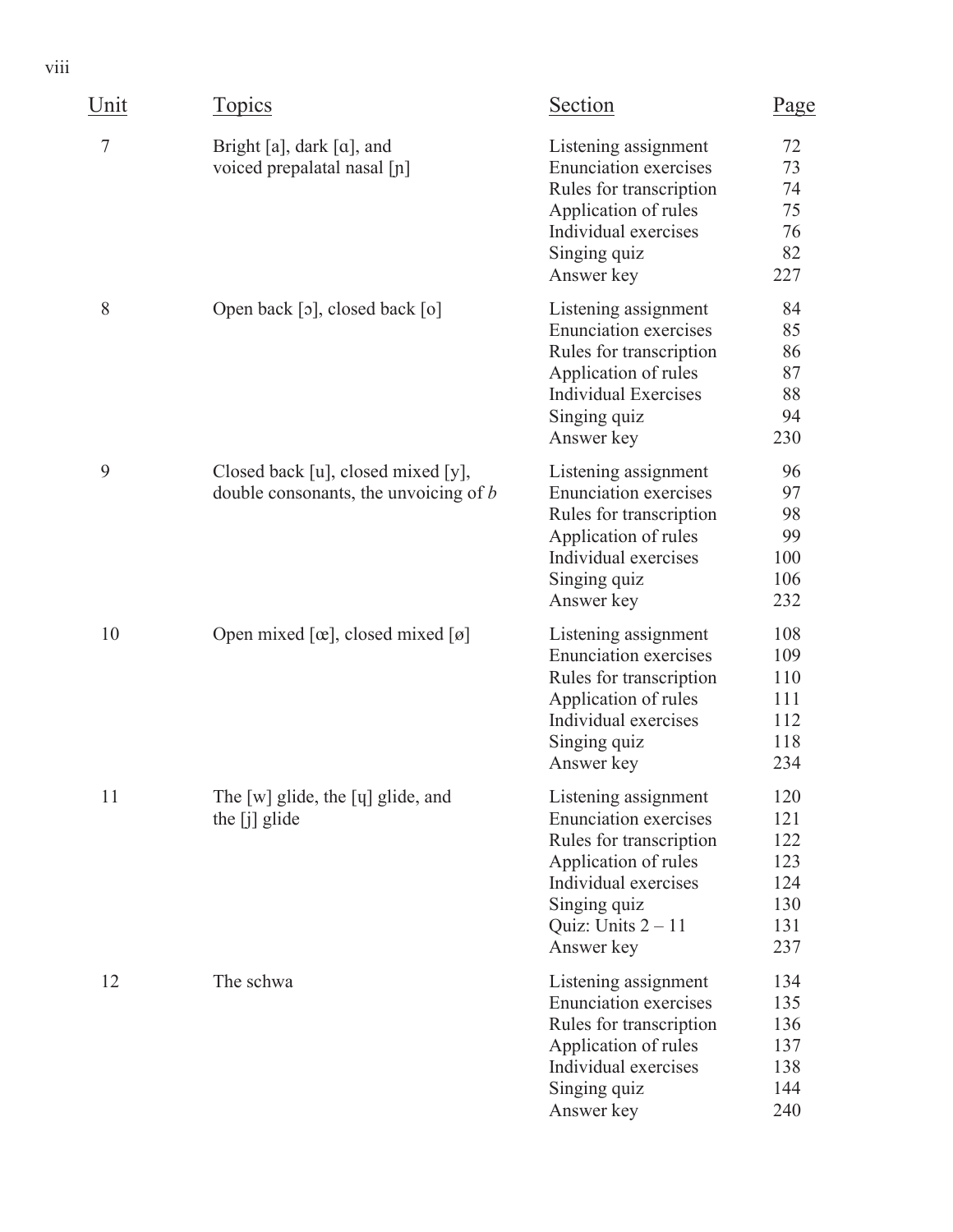| Unit         | <b>Topics</b>                                     | Section                                                                                                                                                       | Page                                          |
|--------------|---------------------------------------------------|---------------------------------------------------------------------------------------------------------------------------------------------------------------|-----------------------------------------------|
| 13           | Nasal $[\tilde{a}]$ and $[\tilde{o}]$             | Listening assignment<br><b>Enunciation</b> exercises<br>Rules for transcription<br>Application of rules<br>Individual exercises<br>Singing quiz<br>Answer key | 146<br>147<br>148<br>149<br>150<br>156<br>242 |
| 14           | Nasal $[\tilde{\epsilon}]$ and $[\tilde{\alpha}]$ | Listening assignment<br><b>Enunciation</b> exercises<br>Rules for transcription<br>Application of rules<br>Individual exercises<br>Singing quiz<br>Answer key | 158<br>159<br>160<br>161<br>162<br>168<br>245 |
|              | Transcription within the phrase:                  |                                                                                                                                                               |                                               |
| 15           | Liaison and elision                               | Rules for transcription<br>Application of rules<br>Individual exercises<br>Quiz: Units $7 - 15$<br>Answer key                                                 | 170<br>171<br>172<br>184<br>247               |
| 16           | Forbidden and compulsory liaison                  | Rules for transcription<br>Application of rules<br>Individual exercises<br>Answer key                                                                         | 186<br>187<br>188<br>261                      |
|              | Comprehensive test<br>Answer key                  |                                                                                                                                                               | 200<br>274                                    |
|              | Enunciation rules: Application to singing         |                                                                                                                                                               | 206                                           |
|              | French vowel chart                                |                                                                                                                                                               | 210                                           |
|              | Review of transcription rules                     |                                                                                                                                                               | 212                                           |
| Bibliography |                                                   |                                                                                                                                                               | 280                                           |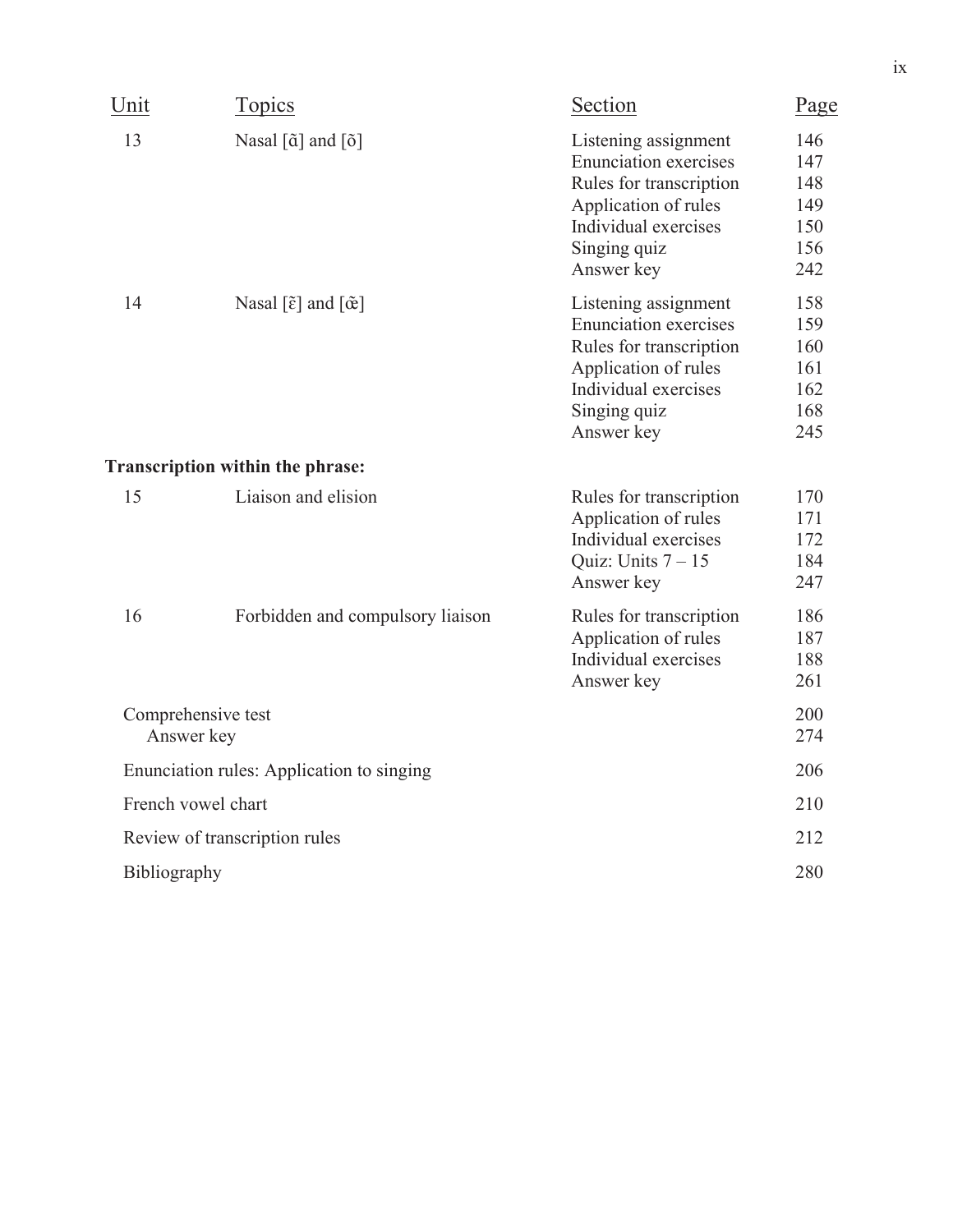## $UNIT I:$

## Classification of symbols

| <b>TOPIC</b>             | <b>PAGE</b> |
|--------------------------|-------------|
| <b>Terms</b>             | 2           |
| Pronunciation guide      | 3           |
| Consonant charts         | 6           |
| Application of rules     | 7           |
| Vowel charts/application | 8           |
| Answer key               |             |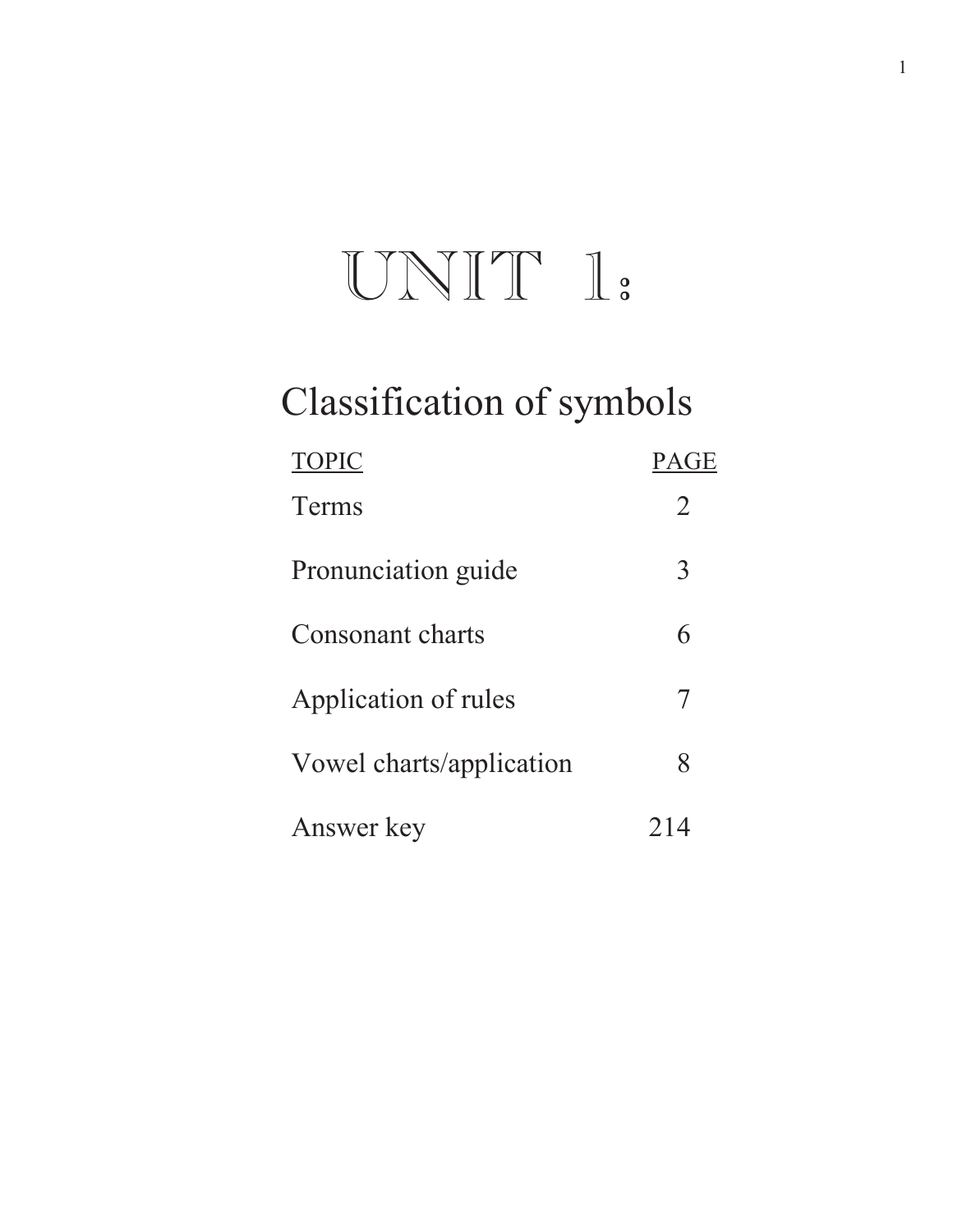#### **GENERAL TERMS**

**IPA.** The *International Phonetic Alphabet* was established by the International Phonetic Association around 1888. Each symbol stands for one phonetic sound and is enclosed in brackets. Authentic pronunciation, accurate formation, and precise resonance must be defined for each symbol within the respective language.

**Dialect:** a pronunciation belonging to a specific geographic location. The appropriate pronunciation for French lyric diction is dialect free. It is the formal speech of the 19<sup>th</sup> to early 20<sup>th</sup> centuries (*style soutenu*). Recordings by Pierre Bernac with Poulenc and Ravel provide the authoritative source for authentic pronunciation of French art song literature. **Style soutenu** [stil sutany]: French term for the formal style. *Style soutenu* is an elite form of the language that represents traditional or noble speech. It is appropriate for the theatre, formal discourse, and French art song repertoire. Langue courant [lãg kurã]: French term for the vernacular. It is also defined as colloquial or everyday speech. **Vocalic harmonization:** a vowel sound that is altered to blend with the vowel sound of a consecutive syllable or word

**PHONETIC TERMS** (additional terms on pages 6 and 8)

**Articulation:** refers to the quality and clarity of speech

**Enunciation:** refers to the act of singing or speaking phonetic sounds

**Aspirate:** a consonant that is articulated with an audible release of breath (English and German *p, t, k*)

**Continuant:** a consonant that maintains a continuous and even flow of sound (*l, n, m, r, s, z*)

**Dental:** a consonant that is articulated with the tongue tip touching the upper row of teeth (Italian and French *d, n, t, l)* 

#### **WORD STRUCTURE**

**Monosyllable:** a word that contains one syllable. A polysyllabic word contains two or more syllables.

**Monophthong:** a word with one vowel sound per syllable. A diphthong contains two vowel sounds per syllable and a triphthong contains three vowel sounds per syllable. French words are strictly monophthongal in quality.

**Hiatus:** adjacent vowel sounds that occupy consecutive syllables

Prevocalic: a consonant that precedes a vowel sound

**Intervocalic:** a consonant that stands between vowel sounds

**Postvocalic:** a consonant that follows a vowel sound

**Initial:** the first letter or sound of a word

**Medial:** a letter or sound in the middle of a word

**Final:** the last letter or sound of a word

#### **INTRODUCTION**

The rules outlined in the *French Lyric Diction Workbook* are based upon transcriptions in *Le Petit Robert* and upon recommendations given in *Singing in French* by Thomas Grubb. Symbol replacements are required for lyric diction. Open nasal [õ] is replaced with closed nasal [õ] as recommended by Thomas Grubb. The uvular [R] of spoken French is replaced with a flipped  $\lceil \cdot \rceil$  as required for lyric diction. All schwas are indicated since they are typically syllabified in the musical setting. Variations of two standard IPA symbols are utilized to indicate a more accurate pronunciation of words with vocalic harmonization: the  $[(e)]$  symbol indicates the transformed vowel (as recommended by Grubb) and the  $[e]$ symbol was created to define an additional sound not represented by the standard IPA.

#### **CHARACTERISTICS OF THE FRENCH LANGUAGE AND IPA**

- 1) Legato is the defining characteristic of the French language. Legato is movement from consonant to vowel and from pitch to pitch in a smooth and connected flow of sound. There are no glottal stops in French.
- 2) The French language is without strong cadences or resolutions. Syllabic stress is formed by an elongation of the vowel sound. Avoid a heavy or weighted accentuation of the stressed syllable as heard in English and German.
- 3) Primary stress is on the last syllable of a word, unless the word contains a final schwa. The primary stress of a word with a final schwa is placed on the penultimate syllable.
- 4) Vowels are precise, neat, pure, and frontal in placement. They maintain their formation throughout vocalization.
- 5) Consonants are quick, crisp, clean, and alternate with vowels in a regular consonant/vowel flow.
- 6) Dental consonants: the tongue tip contacts the back of the upper front teeth for consonants *d, n, t,* and *l.*
- 7) Plosive consonants: a non-aspirate quality is required for consonants *b, d, g, p, t,* and *k.*
- 8) Sounds not familiar to English include: closed [e], semi-closed [(e)], mixed [y], [ø], [œ], nasal [ɑ̃], [ɛ̃], [õ], [œ̃], semiconsonant [ $\eta$ ], and nasal [ $\eta$ ].
- 9) French uses many letters in addition to the English alphabet: grave *à, è, ù,* acute *é,* circumflex *â, ê, î, ô, û,* diæresis *ï* and *ë*, and the cedilla *ç*.
- 10) The French schwa must have an [œ] pronunciation for lyric diction (Bernac and Grubb). The legato line is dependent upon the accurate enunciation of a schwa that is neither weak nor varied within the vocalic flow.

ī  $\frac{2}{\sqrt{2}}$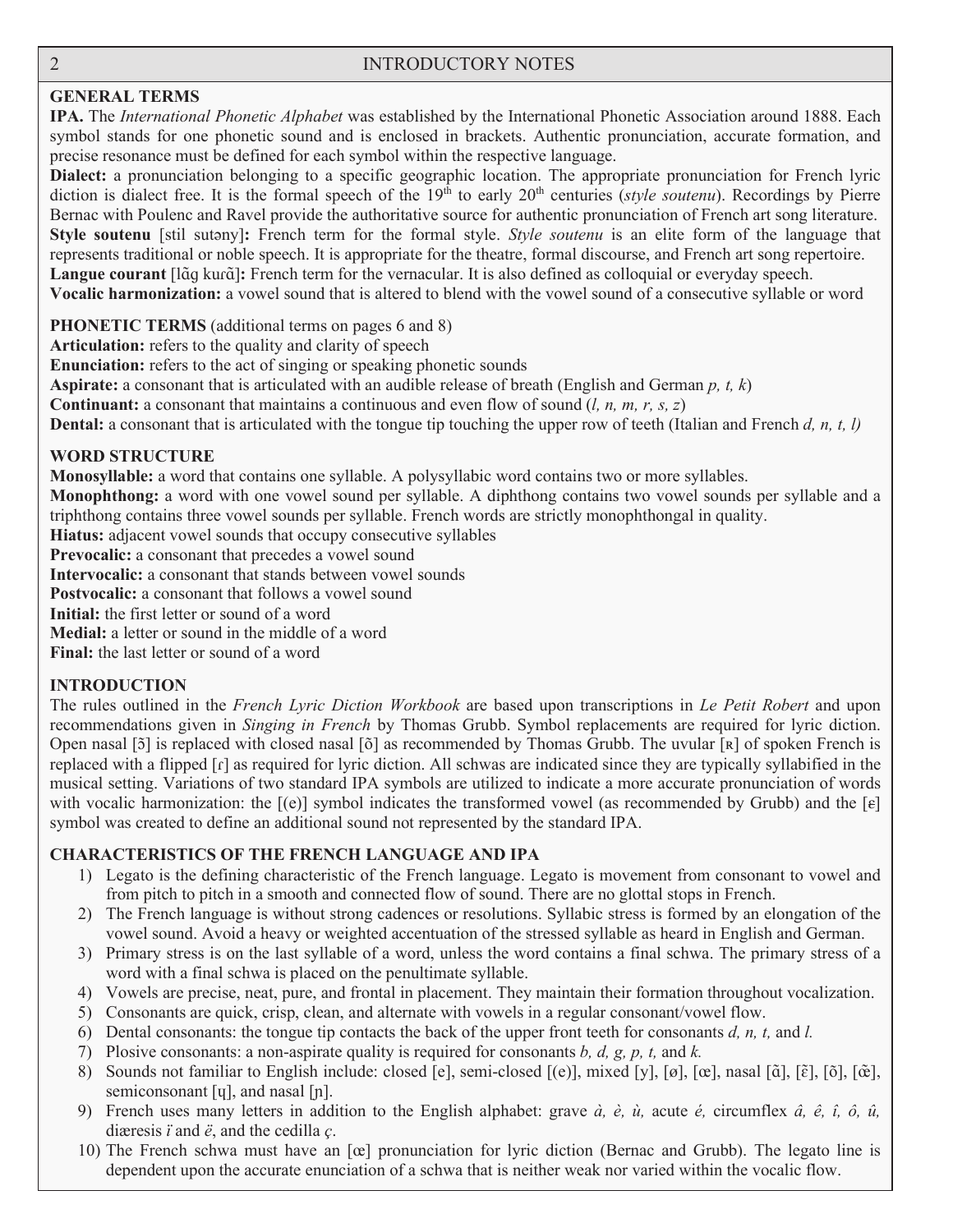## $UNIT 2:$

## The schwa and the flow of the language, dental and plosive consonants

| <b>TOPIC</b>                        | <b>PAGE</b> |
|-------------------------------------|-------------|
| The $[\alpha]$ schwa                | 10          |
| A comparison of the lyric languages | 11          |
| <b>Enunciation exercises</b>        | 12          |
| Dental and plosive consonants       | 14          |
| Listening assignment                | 16          |
| Rules for transcription             | 17          |
| Application of rules                | 18          |
| Individual exercises                | 19          |
| Answer key                          | 215         |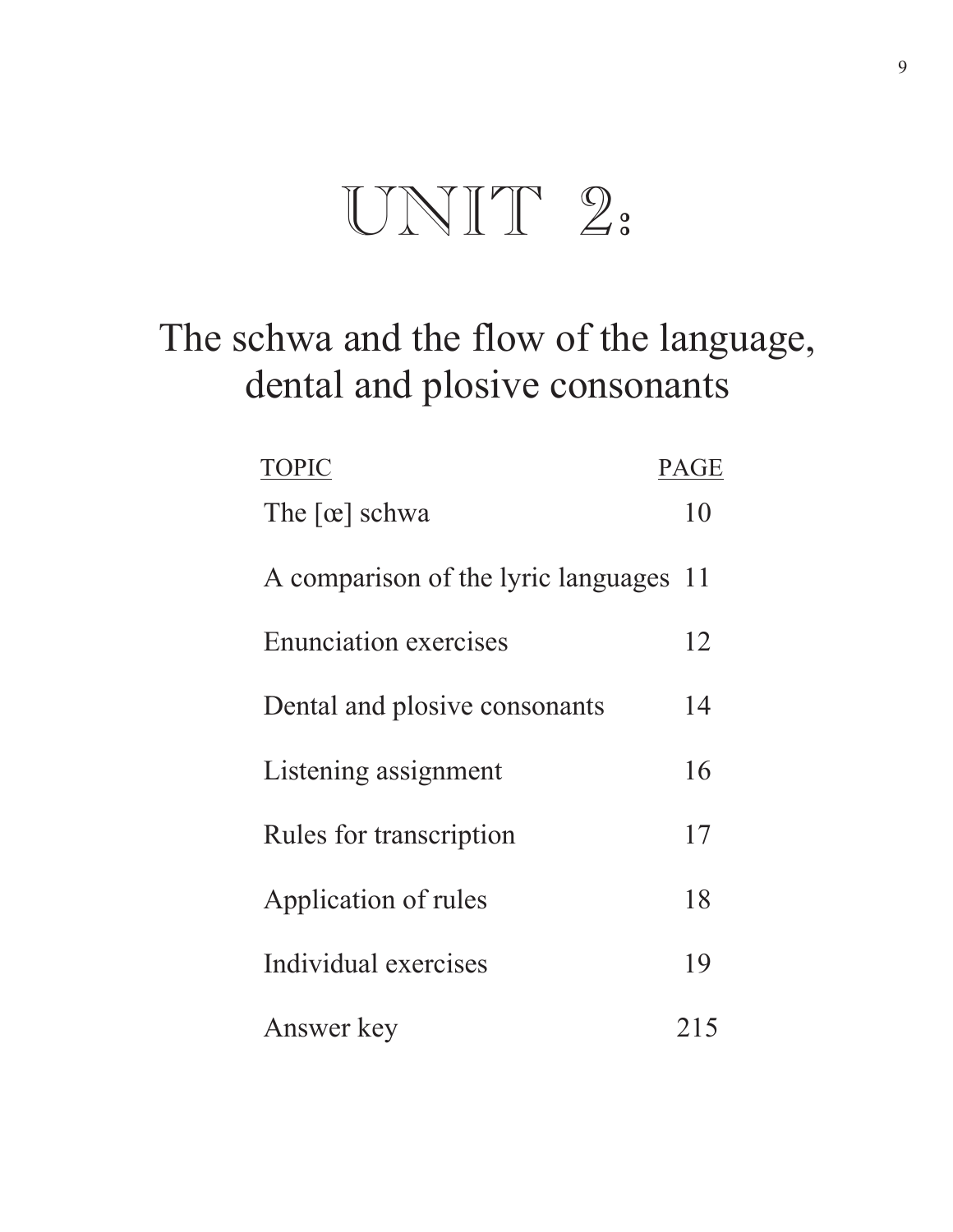### The [œ] schwa

This chart shows the frequency of occurrence of vowels sounds in the 225 lyrics researched





The syllabified schwa is the most frequently occurring vowel sound in French art song repertoire. There were 5,771 occurrences of schwa in the 225 lyrics researched (*Exploring Art Song Lyrics* by Retzlaff/Montgomery). When properly pronounced as an  $[\alpha]$  vowel, the  $[\alpha]$  sound increases to 6,451 occurrences in 225 lyrics. The composer's setting provides the clearest indication for the pronunciation of schwa. Listen to the following selection that contains a frequent occurrence of schwa:

| Claude Achille Debussy (1862-1918)             | Se plaignent les tourterelles.                       |
|------------------------------------------------|------------------------------------------------------|
| Ariettes Oubliées, Song Cycle                  | [ sə plɛɲə le turtərɛlə ]                            |
| Paul Verlaine (1844–1896)                      | Combien ô voyageur, ce paysage blême                 |
| 3. L'ombre des arbres                          | [ kõbjẽ o vwajazœr sə peizazə blemə ]                |
| L'ombre des arbres dans la rivière embrumée    | Te mira blême toi-même,                              |
| [lõbrə dez arbrə dã la rivjer ãbrymeə]         | [ tə mira blɛmə twa mɛmə ]                           |
| Meurt comme de la fumée,                       | Et que tristes pleuraient dans les hautes feuillées, |
| [ mœr komə də la fymeə ]                       | [e kə tristə plœre dã le otə fœjeə ]                 |
| Tandis qu'en l'air, parmi les ramures réelles, | Tes espérances noyées.                               |
| [ tãdi kã ler parmi le ramyro reelo ]          | tez esperãso nwajeo ]                                |
|                                                |                                                      |

Discuss the following:

- 1. How often does a schwa occur on the downbeat?
- 2. Is the schwa consistently set on a lower pitch than other vowels within the vocalic flow?
- 3. Is the schwa consistently given a note of lesser duration than other vowels within the vocalic flow?
- 4. Does the pronunciation of schwa vary according to its position within the phrase?
- 5. Does the singer enunciate the schwa with less intensity than other vowels of unstressed syllables?
- 6. Does a final schwa appear to be weaker than the other vowels of unstressed syllables?
- 7. How does the [œ] pronunciation of schwa enhance the legato of sung French?
- 8. How does the pronunciation of schwa differ from the schwa of English and German?

#### **The shadow vowel**

There are specific instances when a composer sets the schwa as a shadow vowel. See pages 48 – 52 of *Singing in French* by Grubb for a thorough discussion of the rules governing the musical setting of the shadow vowel.

#### **Syllabic division**

IPA symbols in this text are grouped by word, not by sounded syllable. A discussion of the rules governing syllabic division is located on pages 12 – 15 of *Singing in French* by Thomas Grubb.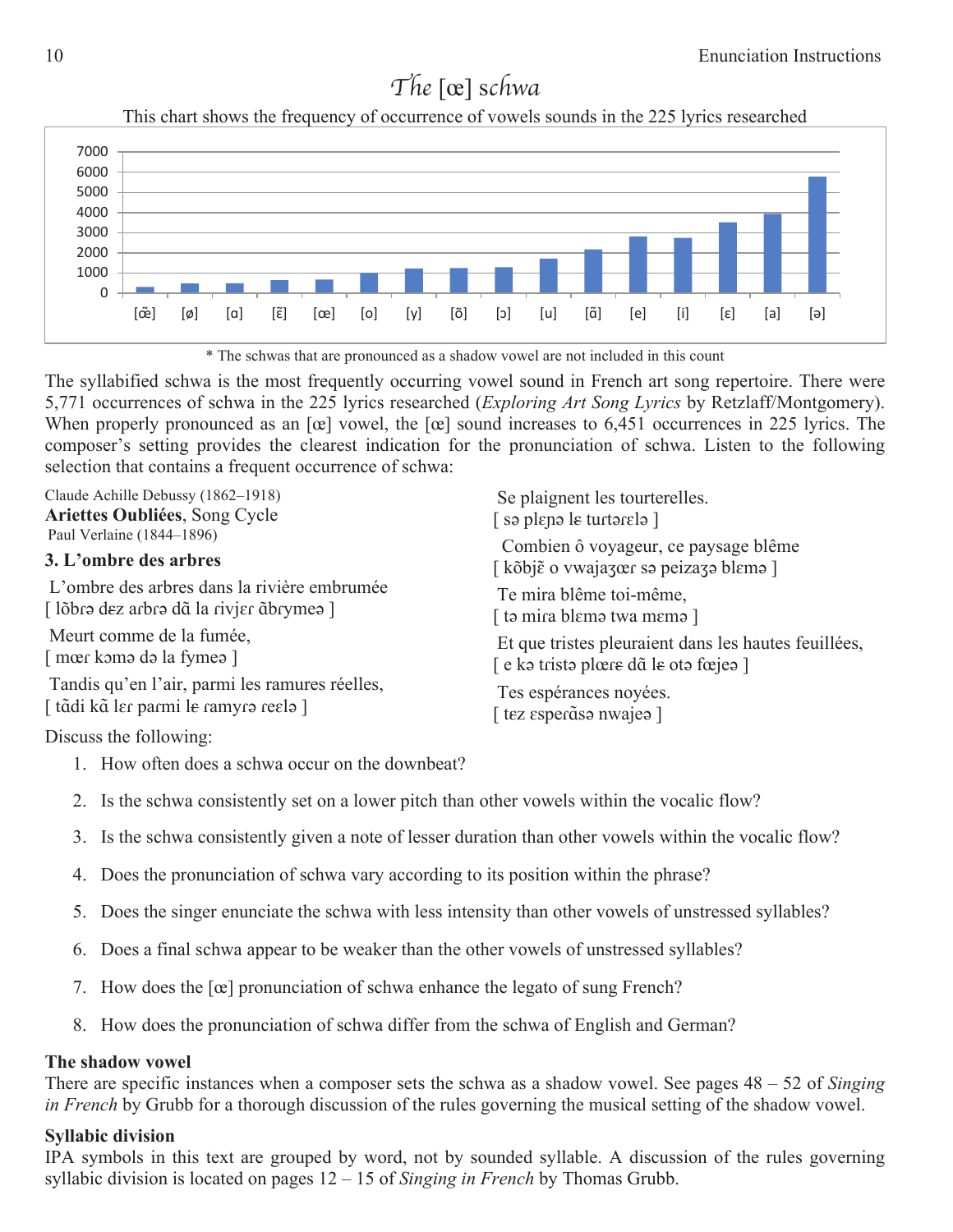### A Comparison of the English, Italian, German, and French Languages

## Pronunciation of Schwa

The schwa is merely an undefined vowel sound in an unstressed syllable. Pronunciation must be assigned for each language. The following chart provides the recommended pronunciations for schwa.

|                             |           | Assigned pronunciation of the schwa for lyric diction |         |           |
|-----------------------------|-----------|-------------------------------------------------------|---------|-----------|
| <b>IPA</b>                  | English   | German                                                | Italian | French    |
| $\lceil 1 \rceil$           | quiet     |                                                       |         |           |
| $\lceil \varepsilon \rceil$ | happiness | Frieden                                               |         |           |
| ്ഗ]                         | angel     | Sterne                                                |         |           |
| $\lceil 3 \rceil$           | savior    |                                                       |         |           |
| $\Lambda$                   | welcome   |                                                       |         |           |
| $\lbrack x \rbrack$         | admire    |                                                       |         |           |
| $\alpha$                    |           |                                                       |         | chevelure |

## Qualities of the Stressed Syllable

The words in bold match the description in the first column

|                            |                   | <b>Qualities of the Stressed Syllable</b> |                    |                  |
|----------------------------|-------------------|-------------------------------------------|--------------------|------------------|
| <b>Oualities</b>           | English           | German                                    | Italian            | French           |
| Vowel is consistently long | immortality       | Unsterblichkeit                           | immortale          | immortalité      |
|                            | [?imo'tæliti]     | Pon [terplickaet]                         | [immor 'tale]      | [immortalite]    |
|                            | variable          | variabel                                  | variabile          | variable         |
| Pitch is generally higher  | kdensx            | [variˈaːbəl]                              | [va rjabile]       | [varjablə]       |
|                            | sunshine          | Sonnenschein                              | *luce del sole     | *rayon de soleil |
| Weighted accentuation      | $s\Lambda n$ [am] | ['zonnənfaen]                             | lu:tse del 'so:le] | [ralca do solaj] |

\*Certain dialects have a weighted accentuation of the stressed syllable. A punched stress is not appropriate for French or Italian lyric diction.

## Qualities of Unstressed Syllables

The words in bold match the description in the first column

|                                |                                                   | <b>Qualities of Unstressed Syllables</b>        |                  |                |
|--------------------------------|---------------------------------------------------|-------------------------------------------------|------------------|----------------|
| Oualities                      | English                                           | German                                          | Italian          | French         |
| Weight is equally distributed  | exceptional                                       | außergewöhnlich                                 | eccezionale      | exceptionnel   |
| among the unstressed syllables | $[? \varepsilon$ 'ks $\varepsilon$ p $[$ ənəl $]$ | [' $2$ aossa $\gamma$ gawø:nlɪç]                | [ett[etsjo nale] | [eksespsjonel] |
| Vowel clarity is maintained in | mysterious                                        | mysteriös                                       | misterioso       | mystérieux     |
| the unstressed syllables       | [mis'tiorios]                                     | $[mvsteri' \boldsymbol{\theta}:\boldsymbol{s}]$ | [miste rjozo]    | [misterjø]     |

## Truncated Words and the Shadow Vowel

|                                    |              | <b>Truncated Words and the Shadow Vowel</b> |               |                                |
|------------------------------------|--------------|---------------------------------------------|---------------|--------------------------------|
|                                    | English      | German                                      | Italian       | French                         |
| Truncation indicated by apostrophe | can't [kɑnt] | Lieb' $\lceil \text{li:} p \rceil$          | t'amo ['tamo] | t'aime [tɛmə]                  |
| Truncation without an apostrophe   |              | unsre ['?onzrə]                             | cor [kɔɾ]     |                                |
| Shadow vowel set by the composer   |              |                                             |               | aimée $[(e)$ me <sup>[o]</sup> |

**Truncated Words.** An apostrophe replaces the clipped vowel of a truncated word. English is the only language (of the four) to also use the apostrophe in the possessive form. In French and Italian, the apostrophe is most frequently used to indicate the final dropped vowel of a monosyllable. German lyric texts inconsistently use the apostrophe to indicate a clipped vowel.

**Shadow vowel.** A final schwa may be set as a shadow vowel by the composer. See pages 48 – 52 of *Singing in French* by Grubb for a thorough discussion of the rules governing the musical setting of the shadow vowel.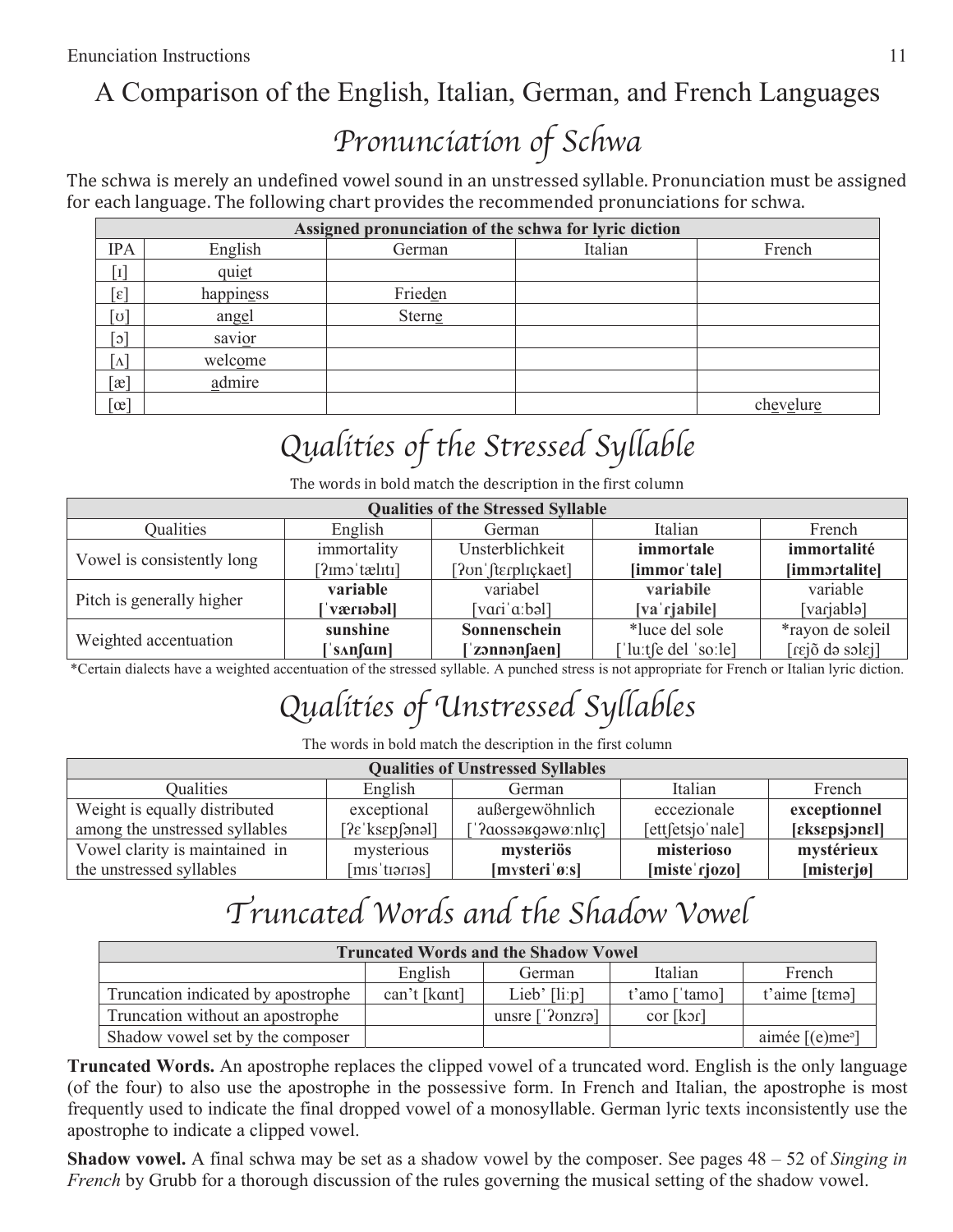|   |             | <b>STATE</b><br>l        |
|---|-------------|--------------------------|
|   |             |                          |
|   |             |                          |
|   |             |                          |
|   |             |                          |
|   |             |                          |
|   |             |                          |
|   |             |                          |
|   |             |                          |
|   |             |                          |
|   |             |                          |
|   |             |                          |
|   |             |                          |
|   |             |                          |
|   |             |                          |
|   |             |                          |
|   |             |                          |
|   |             |                          |
|   |             |                          |
|   |             |                          |
|   |             |                          |
|   |             |                          |
|   |             |                          |
|   |             |                          |
|   |             |                          |
|   |             |                          |
|   |             |                          |
|   |             |                          |
|   |             |                          |
|   |             |                          |
|   |             |                          |
|   |             |                          |
|   |             |                          |
|   |             |                          |
|   |             |                          |
|   |             |                          |
|   |             |                          |
|   |             |                          |
|   |             |                          |
|   |             |                          |
|   |             |                          |
|   |             |                          |
|   |             |                          |
|   |             |                          |
|   |             |                          |
|   |             |                          |
|   |             |                          |
|   |             |                          |
|   |             |                          |
|   | くてきくき       |                          |
|   | ļ           | <br> <br> <br> <br> <br> |
| J |             |                          |
|   | ב<br>י      |                          |
|   |             |                          |
|   | .<br>?<br>? |                          |
|   |             |                          |
|   |             |                          |

Enunciation Assignment: A Comparison of the English, Italian, German, and French Languages Enunciation Assignment: A Comparison of the English, Italian, German, and French Languages

|                          | English                                                    | German                                    | Italian                                                                                                                                                                                                                                                                                                                                                                                                                                                                                                                                                                                                                                                                       | French                                                                                                                                                                                                                                                                                                                                                      |
|--------------------------|------------------------------------------------------------|-------------------------------------------|-------------------------------------------------------------------------------------------------------------------------------------------------------------------------------------------------------------------------------------------------------------------------------------------------------------------------------------------------------------------------------------------------------------------------------------------------------------------------------------------------------------------------------------------------------------------------------------------------------------------------------------------------------------------------------|-------------------------------------------------------------------------------------------------------------------------------------------------------------------------------------------------------------------------------------------------------------------------------------------------------------------------------------------------------------|
|                          | http://dictionary.cambridge.                               | http://duden.de & http://dict.leo.org     | www.dizionario.rai.it                                                                                                                                                                                                                                                                                                                                                                                                                                                                                                                                                                                                                                                         | Le Petite Robert CD ROM                                                                                                                                                                                                                                                                                                                                     |
|                          | org/dictionary/british/co-uk                               | Give a weighted accentuation to the       | Elongate the vowel, raise the pitch                                                                                                                                                                                                                                                                                                                                                                                                                                                                                                                                                                                                                                           | Do not vary the rhythm except to                                                                                                                                                                                                                                                                                                                            |
|                          | Give a weighted accentuation                               | stressed syllable. The pitch of the first | and gently slide down while enun-                                                                                                                                                                                                                                                                                                                                                                                                                                                                                                                                                                                                                                             | elongate the last full vowel sound.                                                                                                                                                                                                                                                                                                                         |
|                          | and raise the pitch of the                                 | syllable is generally higher regardless   | ciating the long vowel of the stressed                                                                                                                                                                                                                                                                                                                                                                                                                                                                                                                                                                                                                                        | Avoid a weighted stress and do not                                                                                                                                                                                                                                                                                                                          |
|                          | vowel in the stressed syllable.                            | of stress.                                | syllable. Avoid a weighted stress.                                                                                                                                                                                                                                                                                                                                                                                                                                                                                                                                                                                                                                            | raise the pitch of the stressed syllable.                                                                                                                                                                                                                                                                                                                   |
| Sample                   | emotion                                                    | die Emotion                               | emozione                                                                                                                                                                                                                                                                                                                                                                                                                                                                                                                                                                                                                                                                      |                                                                                                                                                                                                                                                                                                                                                             |
|                          | 「、<br>一、                                                   | $\frac{1}{\sqrt{2}}$                      | $\begin{bmatrix} 1 & 1 & 1 \\ 1 & 1 & 1 \\ 1 & 1 & 1 \\ 1 & 1 & 1 \\ 1 & 1 & 1 \\ 1 & 1 & 1 \\ 1 & 1 & 1 \\ 1 & 1 & 1 \\ 1 & 1 & 1 \\ 1 & 1 & 1 \\ 1 & 1 & 1 \\ 1 & 1 & 1 \\ 1 & 1 & 1 \\ 1 & 1 & 1 \\ 1 & 1 & 1 \\ 1 & 1 & 1 \\ 1 & 1 & 1 \\ 1 & 1 & 1 \\ 1 & 1 & 1 & 1 \\ 1 & 1 & 1 & 1 \\ 1 & 1 & 1 & 1 \\ 1 & 1 & 1 & 1 & 1 \\ $                                                                                                                                                                                                                                                                                                                                          | $\begin{tabular}{c} 11.55cm \hline 1.00cm \hline 1.00cm \hline 1.00cm \hline 1.00cm \hline 1.00cm \hline 1.00cm \hline 1.00cm \hline 1.00cm \hline 1.00cm \hline 1.00cm \hline 1.00cm \hline 1.00cm \hline 1.00cm \hline 1.00cm \hline 1.00cm \hline 1.00cm \hline 1.00cm \hline 1.00cm \hline 1.00cm \hline 1.00cm \hline 1.00cm \hline 1.00cm \hline 1.0$ |
|                          | $[n - 1 \mod -1]$                                          | [di: e-mo-'tsj - o:n]                     | $[e - m0 - 'ts] - 0: - ne]$                                                                                                                                                                                                                                                                                                                                                                                                                                                                                                                                                                                                                                                   | $[e-mo-sj-\n0]$                                                                                                                                                                                                                                                                                                                                             |
|                          | ideal                                                      | das Ideal                                 | ideale                                                                                                                                                                                                                                                                                                                                                                                                                                                                                                                                                                                                                                                                        | idéal                                                                                                                                                                                                                                                                                                                                                       |
|                          | L'<br>云                                                    | $\frac{1}{2}$                             | $\prod_{i=1}^n$                                                                                                                                                                                                                                                                                                                                                                                                                                                                                                                                                                                                                                                               | $\begin{array}{c} \circ \\ \hline \\ \hline \end{array}$                                                                                                                                                                                                                                                                                                    |
|                          | $[2aI - id -ol]$                                           | [das $2i-de-a:1$ ]                        | $[i-de-'a:Je]$                                                                                                                                                                                                                                                                                                                                                                                                                                                                                                                                                                                                                                                                | $[i-de-a]$                                                                                                                                                                                                                                                                                                                                                  |
| $\overline{\mathcal{C}}$ | illusion                                                   | die Illusion                              | illusione                                                                                                                                                                                                                                                                                                                                                                                                                                                                                                                                                                                                                                                                     |                                                                                                                                                                                                                                                                                                                                                             |
|                          | $\frac{\Box}{\triangle}$                                   | $\frac{1}{\sqrt{2}}$                      | $\Gamma$ is $Z_2$                                                                                                                                                                                                                                                                                                                                                                                                                                                                                                                                                                                                                                                             | $\begin{picture}(120,15) \put(0,0){\line(1,0){155}} \put(15,0){\line(1,0){155}} \put(15,0){\line(1,0){155}} \put(15,0){\line(1,0){155}} \put(15,0){\line(1,0){155}} \put(15,0){\line(1,0){155}} \put(15,0){\line(1,0){155}} \put(15,0){\line(1,0){155}} \put(15,0){\line(1,0){155}} \put(15,0){\line(1,0){155}} \put(15,0){\line(1,0){155}}$                |
|                          | $[2i-1ju-3m]$                                              | [di: 21-llu- $z$ jo:n]                    | [il-lu-'zj - o:-ne]                                                                                                                                                                                                                                                                                                                                                                                                                                                                                                                                                                                                                                                           | $[i1 - 1y - zj - \delta]$                                                                                                                                                                                                                                                                                                                                   |
| $\dot{\varsigma}$        | intellingent                                               | intelligent                               | intelligente                                                                                                                                                                                                                                                                                                                                                                                                                                                                                                                                                                                                                                                                  |                                                                                                                                                                                                                                                                                                                                                             |
|                          | <b>High</b>                                                | 一三年八                                      | $\begin{array}{c}\n\blacksquare\quad \blacksquare\quad \blacksquare\quad \blacksquare\quad \blacksquare\quad \blacksquare\quad \blacksquare\quad \blacksquare\quad \blacksquare\quad \blacksquare\quad \blacksquare\quad \blacksquare\quad \blacksquare\quad \blacksquare\quad \blacksquare\quad \blacksquare\quad \blacksquare\quad \blacksquare\quad \blacksquare\quad \blacksquare\quad \blacksquare\quad \blacksquare\quad \blacksquare\quad \blacksquare\quad \blacksquare\quad \blacksquare\quad \blacksquare\quad \blacksquare\quad \blacksquare\quad \blacksquare\quad \blacksquare\quad \blacksquare\quad \blacksquare\quad \blacksquare\quad \blacksquare\quad \bl$ | $\begin{tabular}{c} \hline \text{incl} \\ \hline \text{rel} \\ \hline \text{rel} \\ \end{tabular}$                                                                                                                                                                                                                                                          |
|                          | $[2m$ -'te-l1-d3ənt $]$                                    | $[2m-te-li - 'gent]$                      | $[in-tel-li-dze:n-te]$                                                                                                                                                                                                                                                                                                                                                                                                                                                                                                                                                                                                                                                        | $[\tilde{\epsilon}$ -t(e)-li-3 $\tilde{a}]$                                                                                                                                                                                                                                                                                                                 |
| 4.                       | moment                                                     | der Moment                                |                                                                                                                                                                                                                                                                                                                                                                                                                                                                                                                                                                                                                                                                               |                                                                                                                                                                                                                                                                                                                                                             |
|                          |                                                            |                                           | momento<br>A J                                                                                                                                                                                                                                                                                                                                                                                                                                                                                                                                                                                                                                                                | $\begin{picture}(120,15) \put(0,0){\line(1,0){155}} \put(15,0){\line(1,0){155}} \put(15,0){\line(1,0){155}} \put(15,0){\line(1,0){155}} \put(15,0){\line(1,0){155}} \put(15,0){\line(1,0){155}} \put(15,0){\line(1,0){155}} \put(15,0){\line(1,0){155}} \put(15,0){\line(1,0){155}} \put(15,0){\line(1,0){155}} \put(15,0){\line(1,0){155}}$                |
|                          | $\lceil$ mov-mant                                          | $[dexB$ mo- $'m$                          | $[\text{mo}$ -' $\text{me}$ :n-to]                                                                                                                                                                                                                                                                                                                                                                                                                                                                                                                                                                                                                                            | $[\text{ma-m\~a}]$                                                                                                                                                                                                                                                                                                                                          |
| S.                       | music                                                      | die Musik                                 | musica                                                                                                                                                                                                                                                                                                                                                                                                                                                                                                                                                                                                                                                                        | musique                                                                                                                                                                                                                                                                                                                                                     |
|                          |                                                            | $\frac{1}{\sqrt{2}}$                      | $\frac{1}{\sqrt{2}}$                                                                                                                                                                                                                                                                                                                                                                                                                                                                                                                                                                                                                                                          | $\begin{array}{c} \hline \blacksquare, \\ \hline \end{array}$                                                                                                                                                                                                                                                                                               |
|                          | $\lceil \mathop{\mathrm{m}}\nolimits\rceil$ u-zık $\lceil$ | [di: $mu$ -'zi:k]                         | $\lfloor$ 'mu:-zi-ka]                                                                                                                                                                                                                                                                                                                                                                                                                                                                                                                                                                                                                                                         | $[my-zi-ka]$                                                                                                                                                                                                                                                                                                                                                |

 $\overline{12}$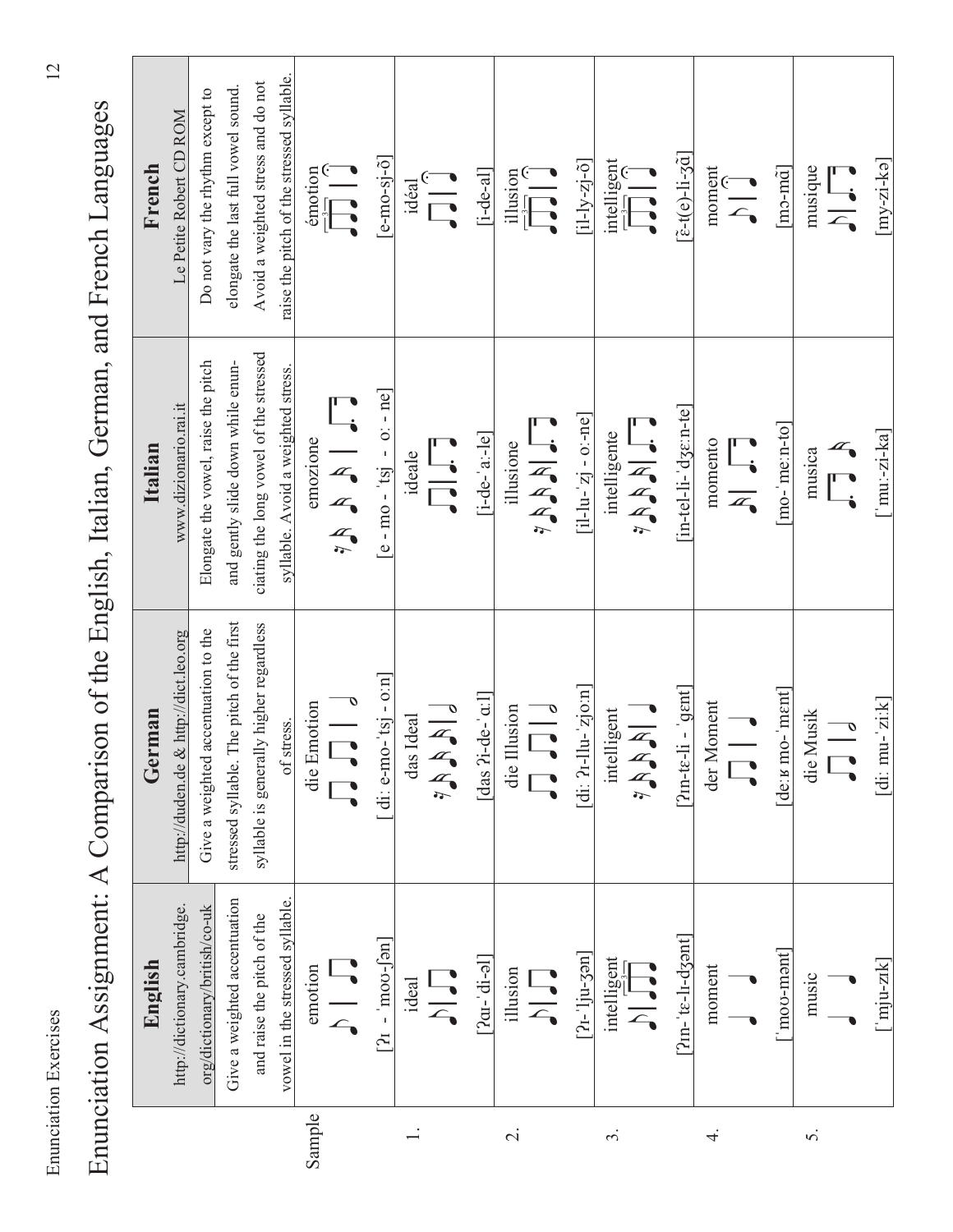|                | English                           | German                                | Italian                                                             | French                                                                                                                                                                                                                                                                                                                                                                                                                                                                    |
|----------------|-----------------------------------|---------------------------------------|---------------------------------------------------------------------|---------------------------------------------------------------------------------------------------------------------------------------------------------------------------------------------------------------------------------------------------------------------------------------------------------------------------------------------------------------------------------------------------------------------------------------------------------------------------|
|                | http://dictionary.cambridge.com   | http://duden.de & http://dict.leo.org | www.dizionario.rai.it                                               | Le Petite Robert CD ROM                                                                                                                                                                                                                                                                                                                                                                                                                                                   |
| $\dot{\circ}$  | satire                            | die Satire                            | satira                                                              | satire                                                                                                                                                                                                                                                                                                                                                                                                                                                                    |
|                |                                   | <b>IE</b>                             | $\mathbb{Z}$                                                        | $\frac{\Gamma}{\Gamma_{\bullet}}$                                                                                                                                                                                                                                                                                                                                                                                                                                         |
|                | $[\text{enc}$                     | di: za-'tiːɾə]                        | $[\text{sa}\text{-}\text{ti}\text{-}\text{ra}]$                     | $[\text{e}$ 1-ti-ra                                                                                                                                                                                                                                                                                                                                                                                                                                                       |
| 7.             | sensation                         | die Sensation                         | sensazione                                                          | sensation                                                                                                                                                                                                                                                                                                                                                                                                                                                                 |
|                | 「ここ                               | $\frac{1}{\sqrt{2}}$                  | $\prod_{\alpha}$                                                    | $\begin{array}{c} \overline{ } \\ \overline{ } \\ \overline{ } \end{array}$                                                                                                                                                                                                                                                                                                                                                                                               |
|                | $[sen-ser-5]$                     | [di: zɛn-za-'tsjoːn]                  | $[sensa-tsj-o:ne]$                                                  | $\left[ \tilde{\text{sq}} - \text{sq}} - \tilde{\text{g}} \right]$                                                                                                                                                                                                                                                                                                                                                                                                        |
| $\infty$       | sentimental                       | sentimental                           | sentimentale                                                        |                                                                                                                                                                                                                                                                                                                                                                                                                                                                           |
|                |                                   | $\frac{1}{\sqrt{2}}$                  | $\prod_{\substack{x \\ \sim \\ \sim}}$                              | $\begin{tabular}{ c c } \hline \text{sentimental} \\ \hline \hline \text{r}^3 \\ \hline \text{r}^2 \\ \hline \end{tabular} \begin{tabular}{ c c } \hline \text{1}}{\hline \text{1}} \\ \hline \end{tabular}$                                                                                                                                                                                                                                                              |
|                | $[\text{sen-tt-'men-tol}]$        | $[zen-ti-men^{-1}ta:1]$               | sen-ti-men-'ta:-le]                                                 | $[s\tilde{a}-ti-m\tilde{a}-tal]$                                                                                                                                                                                                                                                                                                                                                                                                                                          |
| Ò.             | $t$ alent                         | das Talent                            | talento                                                             |                                                                                                                                                                                                                                                                                                                                                                                                                                                                           |
|                |                                   | $\frac{1}{\sqrt{2}}$                  | $\Gamma_{i}$                                                        | $\begin{picture}(120,15) \put(0,0){\line(1,0){155}} \put(15,0){\line(1,0){155}} \put(15,0){\line(1,0){155}} \put(15,0){\line(1,0){155}} \put(15,0){\line(1,0){155}} \put(15,0){\line(1,0){155}} \put(15,0){\line(1,0){155}} \put(15,0){\line(1,0){155}} \put(15,0){\line(1,0){155}} \put(15,0){\line(1,0){155}} \put(15,0){\line(1,0){155}}$                                                                                                                              |
|                | $[$ tæ-lənt $]$                   | das to-'lent]                         | $\lceil \text{ta} \cdot \text{'} \text{lc} \cdot \text{nto} \rceil$ | $[ta - l\tilde{a}]$                                                                                                                                                                                                                                                                                                                                                                                                                                                       |
| $\subseteq$    | transparent                       | transparent                           | trasparente                                                         |                                                                                                                                                                                                                                                                                                                                                                                                                                                                           |
|                | <b>「、</b><br>つ                    | $\frac{1}{\sqrt{2}}$                  | $\frac{\Gamma}{\Gamma}$                                             | $\begin{array}{c} \text{transparent} \\ \hline \text{ } \\ \text{ } \\ \text{ } \\ \end{array}$                                                                                                                                                                                                                                                                                                                                                                           |
|                | [træns-'pær-ənt]                  | rans-pa-'rent]                        | [tras-pa-'re:n-te]                                                  | $[\mathrm{tr\tilde{a}s\text{-}pa\text{-}\tilde{a}}]$                                                                                                                                                                                                                                                                                                                                                                                                                      |
|                | turbulent                         | turbulent                             | turbolento                                                          | turbulent                                                                                                                                                                                                                                                                                                                                                                                                                                                                 |
|                |                                   | $\frac{1}{\sqrt{2}}$                  | $\Box$                                                              |                                                                                                                                                                                                                                                                                                                                                                                                                                                                           |
|                | [ˈtɜ-bju-lənt]                    | tor-bu-'lent]                         | [tur-bo-'lɛːn-to]                                                   | [tyɾ-by-lɑ̃]                                                                                                                                                                                                                                                                                                                                                                                                                                                              |
| $\overline{C}$ | universal                         | universal                             | universale                                                          |                                                                                                                                                                                                                                                                                                                                                                                                                                                                           |
|                | $\overline{\Box}$                 | $\sqrt{\frac{1}{4}}$                  | $\Box$                                                              | $\begin{array}{c} \text{universal} \\ \hline \text{miverset} \\ \hline \text{mif } \text{mif } \text{mif } \text{mif } \text{mif } \text{mif } \text{mif } \text{mif } \text{mif } \text{mif } \text{mif } \text{mif } \text{mif } \text{mif } \text{mif } \text{mif } \text{mif } \text{mif } \text{mif } \text{mif } \text{mif } \text{mif } \text{mif } \text{mif } \text{mif } \text{mif } \text{mif } \text{mif } \text{mif } \text{mif } \text{mif } \text{mif } \$ |
|                | $\left[\text{ju-ni-vs-so}\right]$ | $[2$ un-i-v $\epsilon$ r-'za: $1$     | $[u-ni-vec - s a:-le]$                                              | $[y-ni-v\varepsilon r-s\varepsilon]$                                                                                                                                                                                                                                                                                                                                                                                                                                      |

 $13$ 

Individual Exercises 13 Individual Exercises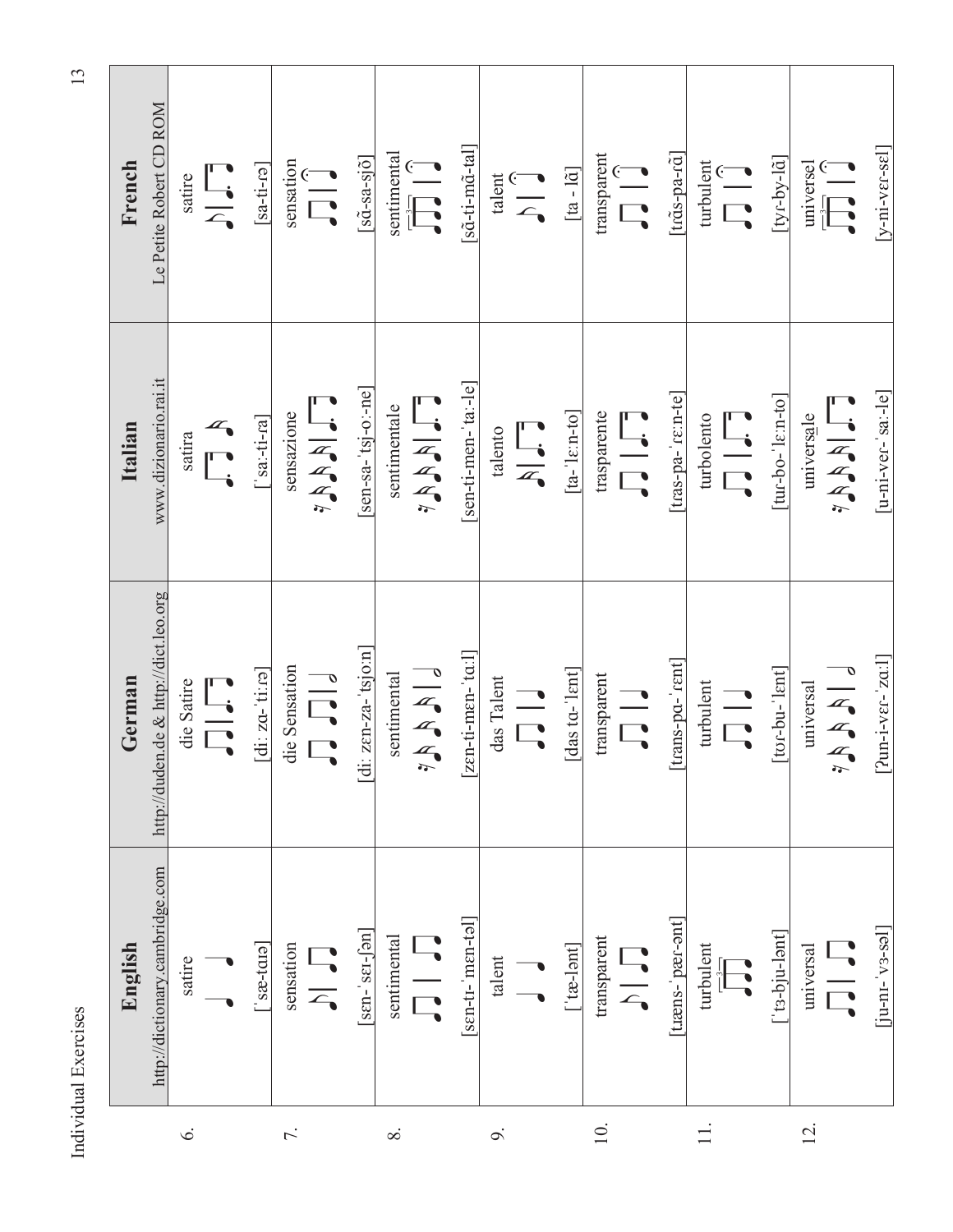## $UNIT 4.$

## Open front [ $\varepsilon$ ], semi-open front [ $\varepsilon$ ], and prepalatal fricative [3]

| <b>TOPIC</b>                 | <b>PAGE</b> |
|------------------------------|-------------|
| Listening assignment         | 38          |
| <b>Enunciation exercises</b> | 39          |
| Rules for transcription      | 40          |
| Application of rules         | 41          |
| Individual exercises         | 42          |
| Singing quiz                 | 48          |
| Answer key                   |             |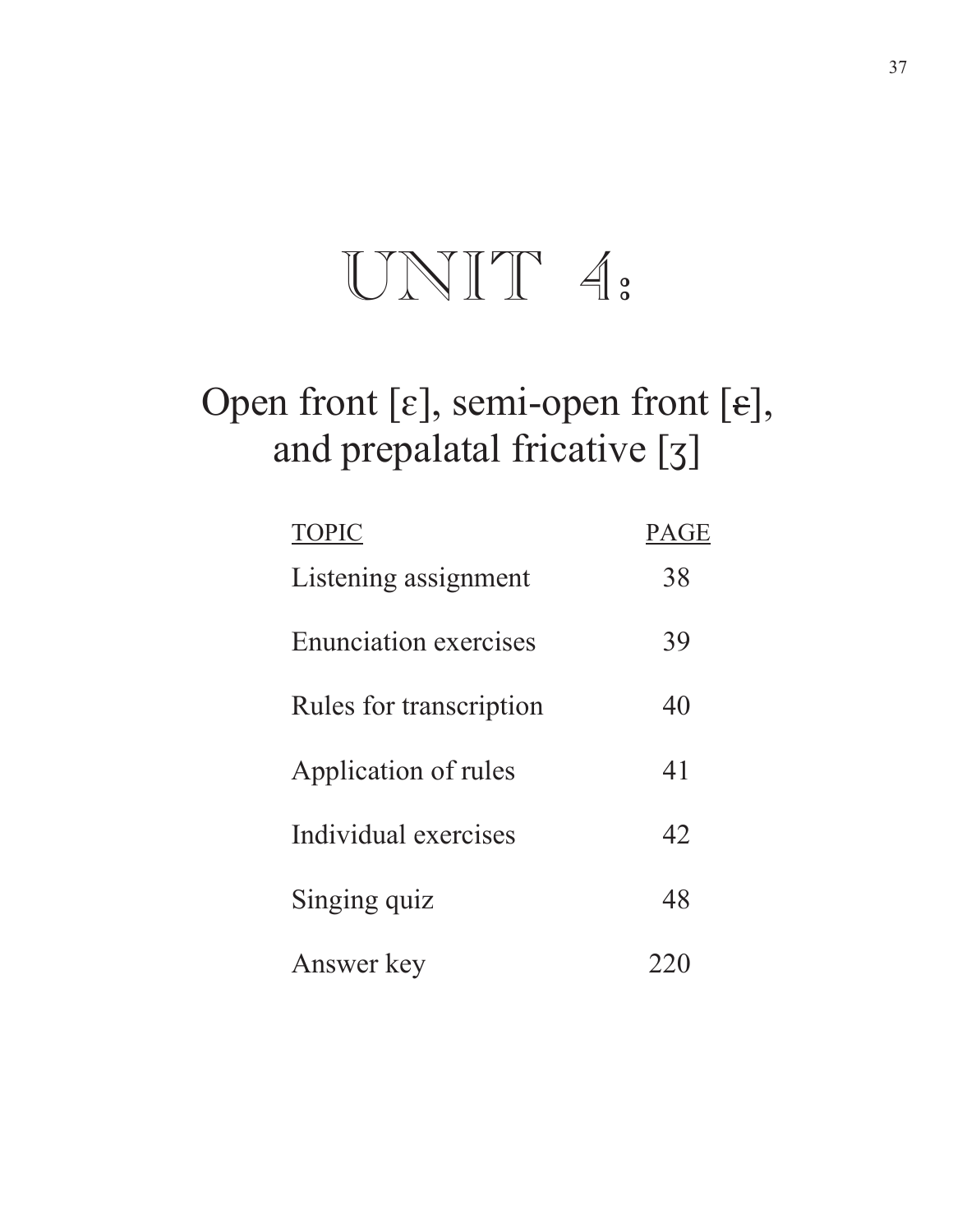| Art song with a frequent occurrence of $[\varepsilon]$ , and $[\varepsilon]$                                                   |                                                                                                                      |  |  |
|--------------------------------------------------------------------------------------------------------------------------------|----------------------------------------------------------------------------------------------------------------------|--|--|
| Provide English translations diagonally above the French text. See page 397 of <i>Exploring Art Song Lyrics</i> .              |                                                                                                                      |  |  |
| Claude Achille Debussy (1862-1918)<br>Cinq poèmes de Charles Baudelaire, Song cycle<br>1. Le balcon $\lceil$ lə balkõ $\rceil$ | La nuit s'épaississait ainsi qu'une cloison,<br>[la nyi sep(e) siset $\tilde{\epsilon}$ si kynə klwazõ]              |  |  |
| Mère des souvenirs, maîtresse des maîtresses,                                                                                  | Et mes yeux dans le noir devinaient tes prunelles,                                                                   |  |  |
| $\lceil$ mero de suvonir metreso de metreso $\lceil$                                                                           | $\lceil e \text{ m} \epsilon z \rceil$ jø då la nwar davin $\epsilon$ t(e) pryn $\epsilon$ la $\lceil$               |  |  |
| O toi, tous mes plaisirs! ô toi, tous mes devoirs!                                                                             | Et je buvais ton souffle. $\hat{O}$ douceur, $\hat{o}$ poison!                                                       |  |  |
| [ o twa tu m(e) $pl(e)$ zir o twa tu me davwar ]                                                                               | e za byve tõ sufla o dusœr o pwazõ ]                                                                                 |  |  |
| Tu te rappelleras la beauté des caresses,                                                                                      | Et tes pieds s'endormaient                                                                                           |  |  |
| [ ty to rapelora la bote de kareso ]                                                                                           | $\lceil e t(e)$ pje sãdorm $\epsilon \rceil$                                                                         |  |  |
| La douceur du foyer et le charme des soirs,                                                                                    | dans mes mains fraternelles,                                                                                         |  |  |
| [la dusœr dy fwaje e lə farmə de swar]                                                                                         | $[$ d $\tilde{a}$ me m $\tilde{e}$ fraternele $]$                                                                    |  |  |
| Mère des souvenirs, maîtresse des maîtresses,                                                                                  | La nuit s'épaississait ainsi qu'une cloison.                                                                         |  |  |
| $\lceil$ mero de suvonir metreso de metreso $\lceil$                                                                           | [la nyi sep(e) siset $\tilde{\epsilon}$ si kynə klwazõ]                                                              |  |  |
| Les soirs illuminés par l'ardeur du charbon,                                                                                   | Je sais l'art d'évoquer les minutes heureuses,                                                                       |  |  |
| [le swarz illymine par lardœr dy farbõ]                                                                                        | $\left[$ 39 se lar devoke l(e) minytaz $\left( \emptyset \right)$ røza $\left[$                                      |  |  |
| Et les soirs au balcon, voilés de vapeur rose.                                                                                 | Et revis mon passé blotti dans tes genoux.                                                                           |  |  |
| [e le swarz o balkõ vwale do vapœr rozo]                                                                                       | [e ravi mõ pase bloti dã te zanu ]                                                                                   |  |  |
| Que ton sein m'était doux!                                                                                                     | Car à quoi bon chercher tes beautés langoureuses                                                                     |  |  |
| [k a tõ s $\tilde{\epsilon}$ met $\epsilon$ du ]                                                                               | [ kar a kwa bõ ferfe te bote lãgurøzə ]                                                                              |  |  |
| Que ton cœur m'était bon!                                                                                                      | Ailleurs qu'en ton cher corps                                                                                        |  |  |
| $\lceil$ kə tõ kœr mete bõ $\rceil$                                                                                            | ajær kã tõ fer kor                                                                                                   |  |  |
| Nous avons dit souvent d'impérissables choses                                                                                  | et qu'en ton cœur si doux?                                                                                           |  |  |
| [ nuz avõ di suvã deperisabla foza ]                                                                                           | [e kã tõ kœr si du ]                                                                                                 |  |  |
| Les soirs illuminés par l'ardeur du charbon.                                                                                   | Je sais l'art d'évoquer les minutes heureuses!                                                                       |  |  |
| [le swarz illymine par lardœr dy farbõ]                                                                                        | $\left[$ 39 se lar devoke l(e) minytaz (ø)røza $\left[$                                                              |  |  |
| Que les soleils sont beaux par les chaudes soirées!                                                                            | Ces serments, ces parfums, ces baisers infinis.                                                                      |  |  |
| [ka le solej sõ bo par le foda sware]                                                                                          | $\left[ \text{ se sem\~{a} se par\~{o} se} \right]$ se parf $\mathbf{\~{e} se}$ s(e) b(e)zez $\tilde{\text{e}}$ fini |  |  |
| Que l'espace est profond! que le cœur est puissant!                                                                            | Renaîtront-ils d'un gouffre interdit à nos sondes                                                                    |  |  |
| [ kə lɛspas $\epsilon$ prɔfõ kə lə kœr $\epsilon$ puis $\tilde{a}$ ]                                                           | [ ranetrõt il dœ gufr ẽterdit a no sõda ]                                                                            |  |  |
| En me penchant vers toi, reine des adorées,                                                                                    | Comme montent au ciel les soleils rajeunis                                                                           |  |  |
| [ ã mə pãfã vɛr twa rɛnə dez adəreə ]                                                                                          | [ komə mõtət o sjɛl le solɛj raʒœni ]                                                                                |  |  |
| Je croyais respirer le parfum de ton sang.                                                                                     | Après s'être lavés au fond des mers profondes                                                                        |  |  |
| [ 30 krwaje respire lo parfœ̃ do tõ sã]                                                                                        | [ apr <del>e</del> setrə lave o fõ d <del>e</del> mer profõdə ]                                                      |  |  |
| Que les soleils sont beaux par les chaudes soirées!                                                                            | O serments! ô parfums! ô baisers infinis!<br>o sermã o parfõe o b(e)zez etini ]                                      |  |  |

[ kǝ l**ɛ** solɛj sõ bo par l**ɛ** solo swareǝ ]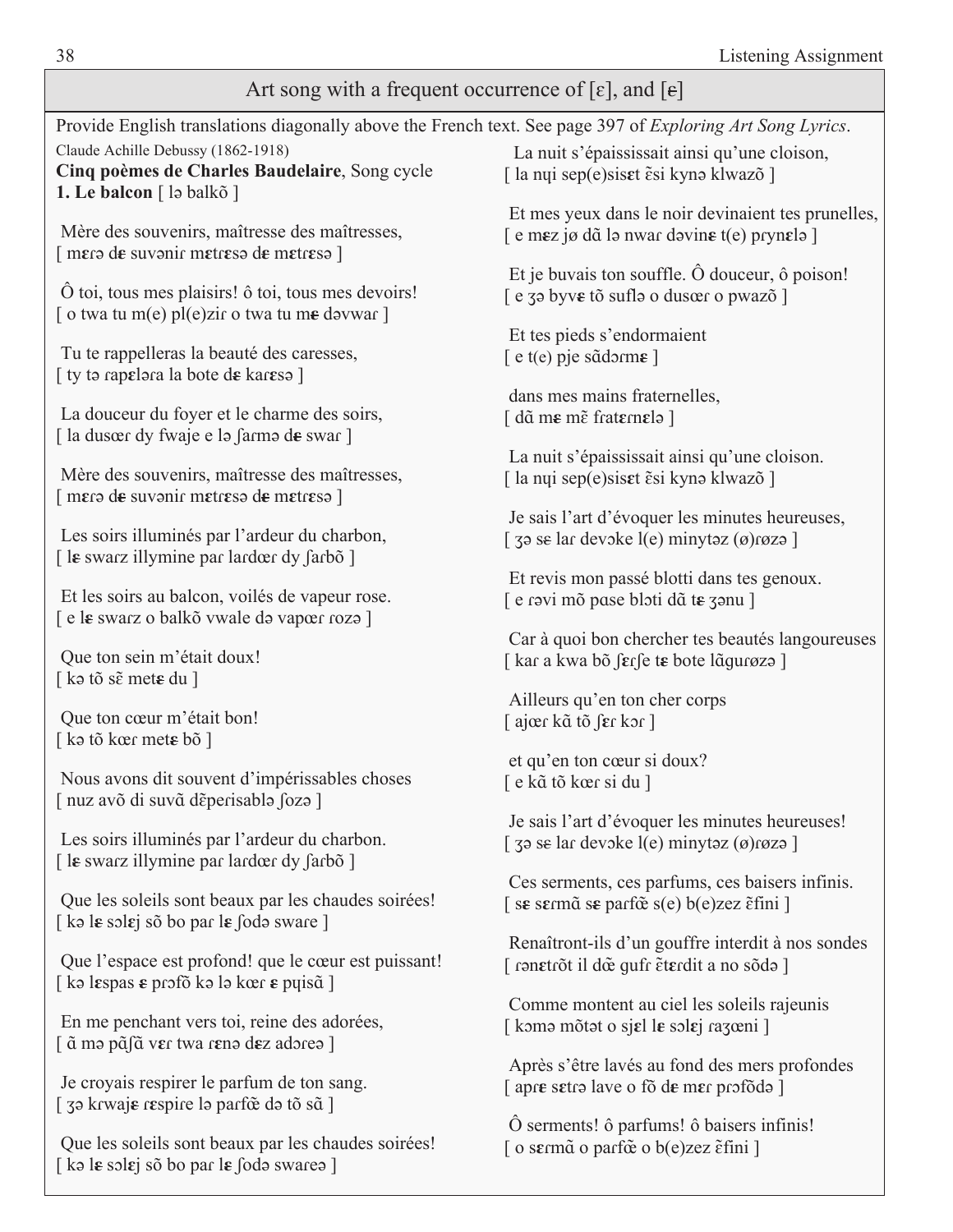### UNIT 4: Open front [ $\varepsilon$ ], semi-open front [ $\varepsilon$ ], and prepalatal fricative [ $\zeta$ ] Open front  $[\epsilon]$

**Description:** French open front [ɛ] is more frontal in resonance than its English counterpart. In American speech, the *e* of *set* maintains a medial placement while the French *e* of *cette* is more highly resonated. See page 206.

**Enunciation:** Find the space of *ah.* The tongue tip touches the lower front teeth. A small portion of the sides of the tongue contacts the upper molars and the front of the tongue arches forward. Lift the soft palate and direct vocalized tone toward the upper front teeth.

**Warning:** Maintain an unaltered vowel formation throughout vocalization. Do not replicate the medial placement of English [ $\varepsilon$ ]. Do not weaken the vowel quality of [ $\varepsilon$ ] in unstressed syllables. Do not articulate a glottal stop before initial  $[\varepsilon]$ .

### Semi-open front  $[\epsilon]$

**Description:** The pronunciation of semi-open [ $\epsilon$ ] is similar to the English pronunciation of *chaos* and *décor*. It is heard in the last syllable of *ballet*. English, however, diphthongizes the final vowel: *ballet* [bæ'lei].

**Enunciation:** Enunciate the words *ballet, buffet,* and *crochet* without an off-glide of the final vowel. The tongue arch of semi-open [ $\varepsilon$ ] is more forward than the tongue arch of open [ $\varepsilon$ ] in that the sides of the tongue extend a little farther along the upper molars. Semi-open front  $[\epsilon]$  occurs only in the final syllable of a French word.

**Warning:** Do not replace  $[\epsilon]$  with  $[\epsilon]$ . The tongue arch progression from open to closed is:  $[\epsilon \epsilon \epsilon \epsilon]$ .

**Exercise:** Intone the following sequence: [jɛ je je ji], then  $[\varepsilon \varepsilon e]$ ]. Make a clear distinction between each vowel. Notice the minute adjustment of the tongue arch for each vowel.

Enunciate the following frequently occurring lyric words that contain  $[\epsilon]$  and  $[\epsilon]$ 

|     | $[\epsilon]$                |             | $[\epsilon]$      |          | $\lbrack \varepsilon \rbrack$ and $\lbrack \varepsilon \rbrack$ |                 |
|-----|-----------------------------|-------------|-------------------|----------|-----------------------------------------------------------------|-----------------|
| 1.  | elle                        | (she)       | vraie             | (true)   | aimait                                                          | (loved)         |
|     | $\lceil \varepsilon \rceil$ |             | $[vr\varepsilon]$ |          | [eme]                                                           |                 |
| 2.  | cette                       | (this)      | haie              | (hedge)  | rêvais                                                          | (dreaming)      |
|     | [set]                       |             | $[\epsilon]$      |          | [373]                                                           |                 |
| 3.  | belle                       | (beautiful) | plait             | (please) | berçait                                                         | (rocking)       |
|     | [belə]                      |             | [ple]             |          | [berse]                                                         |                 |
| 4.  | terre                       | (earth)     | mets              | (food)   | versait                                                         | (poured)        |
|     | $[\text{erg}]$              |             | [me]              |          | [verse]                                                         |                 |
| 5.  | père                        | (father)    | est               | (i)      | laissait                                                        | (left)          |
|     | [erg]                       |             | $[\epsilon]$      |          | [lese]                                                          |                 |
| 6.  | même                        | (same)      | près              | (near)   | devrait                                                         | (should)        |
|     | $[$ m $\epsilon$ mə $]$     |             | [pre]             |          | [degree]                                                        |                 |
| 7.  | lèvres                      | (lips)      | fait              | (done)   | taisais                                                         | (silent)        |
|     | $[\text{ev}$ sl]            |             | [fe]              |          | [text                                                           |                 |
| 8.  | être                        | (be)        | mais              | (but)    | cherchait                                                       | (looking for)   |
|     | $[\text{er}$                |             | [me]              |          | $[\text{ferf}$                                                  |                 |
| 9.  | faire                       | (do)        | sais              | (know)   | permet                                                          | (permits)       |
|     | $[\text{frag}]$             |             | [se]              |          | $[perm\epsilon]$                                                |                 |
| 10. | tête                        | (head)      | paix              | (peace)  | servait                                                         | (used)          |
|     | [teta]                      |             | $[p\epsilon]$     |          | [serve]                                                         |                 |
| 11. | mère                        | (mother)    | vais              | (go)     | restait                                                         | (stayed)        |
|     | $[$ ena $]$                 |             | $[v\epsilon]$     |          | [reste]                                                         |                 |
| 12. | ailes                       | (wings)     | très              | (very)   | exprès                                                          | (intentionally) |
|     | $\lceil \varepsilon \rceil$ |             | $[{\rm tr}$       |          | [ensure]                                                        |                 |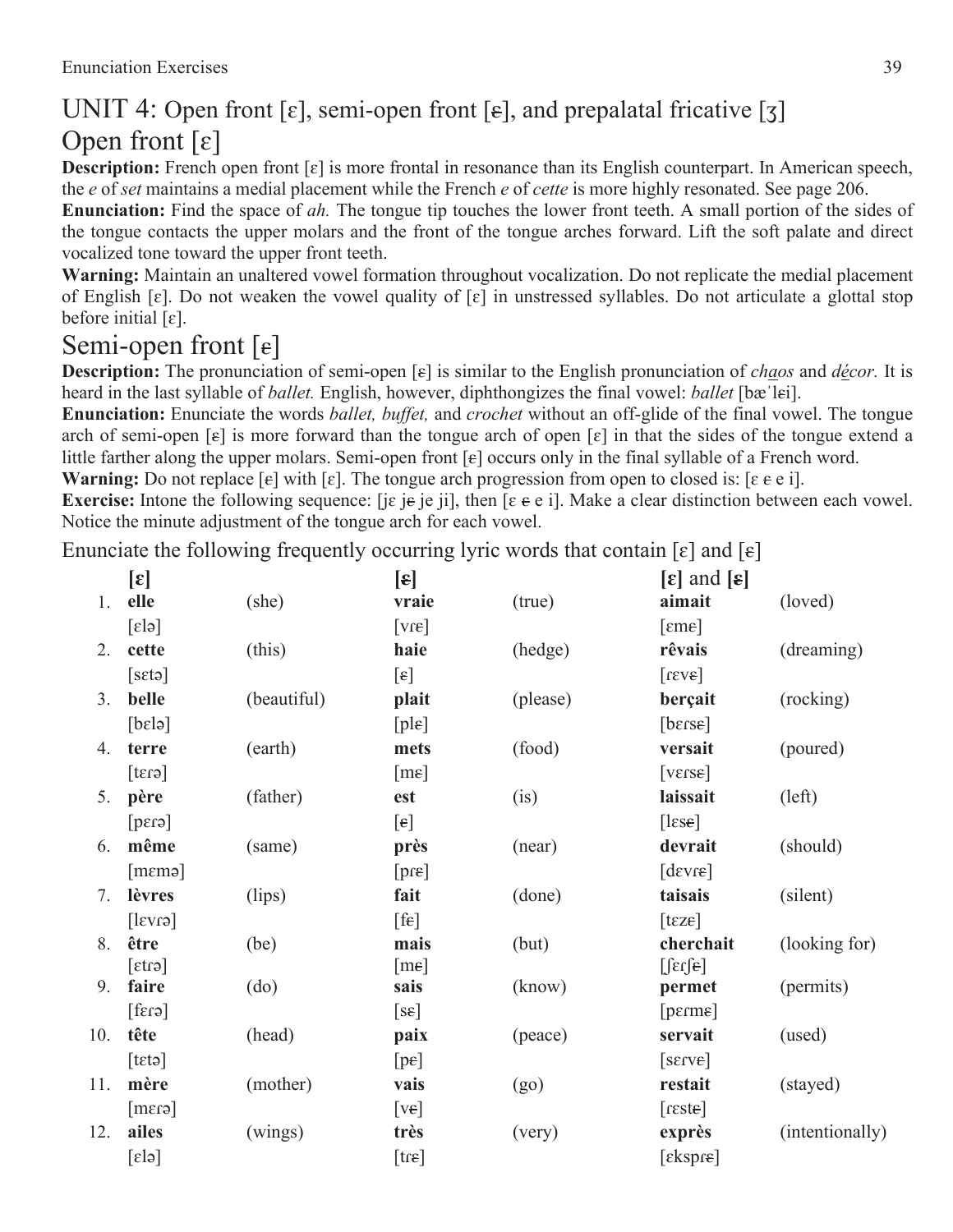## RULES FOR TRANSCRIPTION

# OPEN FRONT  $\lceil \mathcal{E} \rceil$

Spelling *è*, *ê*: *mère* [mɛrə] *rêve* [rɛvə]

In hiatus, vowel +  $\ddot{e}$ : *poëte* [poetə] (except Saint-Saëns [sɛ̃sɑ̃])

 $e +$  two or more consonants: *terre* [tɛɾə] *cherche* [[ɛɾ͡ʃə] (reminder:  $e + \text{final} rs$ , *ds* is [e] as in *berger(s)* [berge])

> *a +* front vowel combinations: *ai, aî, ay*  $\emph{clair}$  [klɛɾ] *maître* [mɛtɾə] *ayant* [ɛjɑ̃]

> > Spelling *ei*: *pleine* [plɛnə]

# SEMI-OPEN FRONT  $|\epsilon|$

All  $[\varepsilon]$  spellings listed above are semi-open  $[\varepsilon]$  when final: *forêt* [fore]  $\emph{français}$  [fr $\emph{\~d}$ s $\emph{\~d}$ *donnait* [dɔne] *étaient* [ete] *plaie* [ple] *haies* [e] *égaye* [ege]

Semi-open front words:

*es* [ $\epsilon$ ], *mai* [m $\epsilon$ ], *lai* [l $\epsilon$ ], *vrai* [v $\epsilon$ ], *balai* [bal $\epsilon$ ], *rai* [ $\epsilon$ ] (Note: all other final *-ai* words are closed [e])

| VOICED VELAR PLOSIVE |        |                                          | <b>VOICED PREPALATAL FRICATIVE</b>     |                         |                                |
|----------------------|--------|------------------------------------------|----------------------------------------|-------------------------|--------------------------------|
|                      |        |                                          |                                        | $\overline{\mathbf{z}}$ |                                |
| $g + a, \hat{a}$     | galant | $\lceil \text{gal}\tilde{\alpha} \rceil$ | $g + i, i$                             | givre                   | [sivr]                         |
| $g + o$              | goutte | $\lceil \text{gutə} \rceil$              | $g+e, \acute{e}, \grave{e}, \acute{e}$ | songe                   | $[s\tilde{o}3a]$               |
| $g$ + consonant      | gloire | [glwara]                                 | $g + y$                                | gymnase                 | [ <i>simn</i> azə]             |
| $gu$ (silent u)      | vague  | $\lceil \text{vago} \rceil$              | Spelling $j$                           | 10ur                    | $\lceil \mathfrak{zuf} \rceil$ |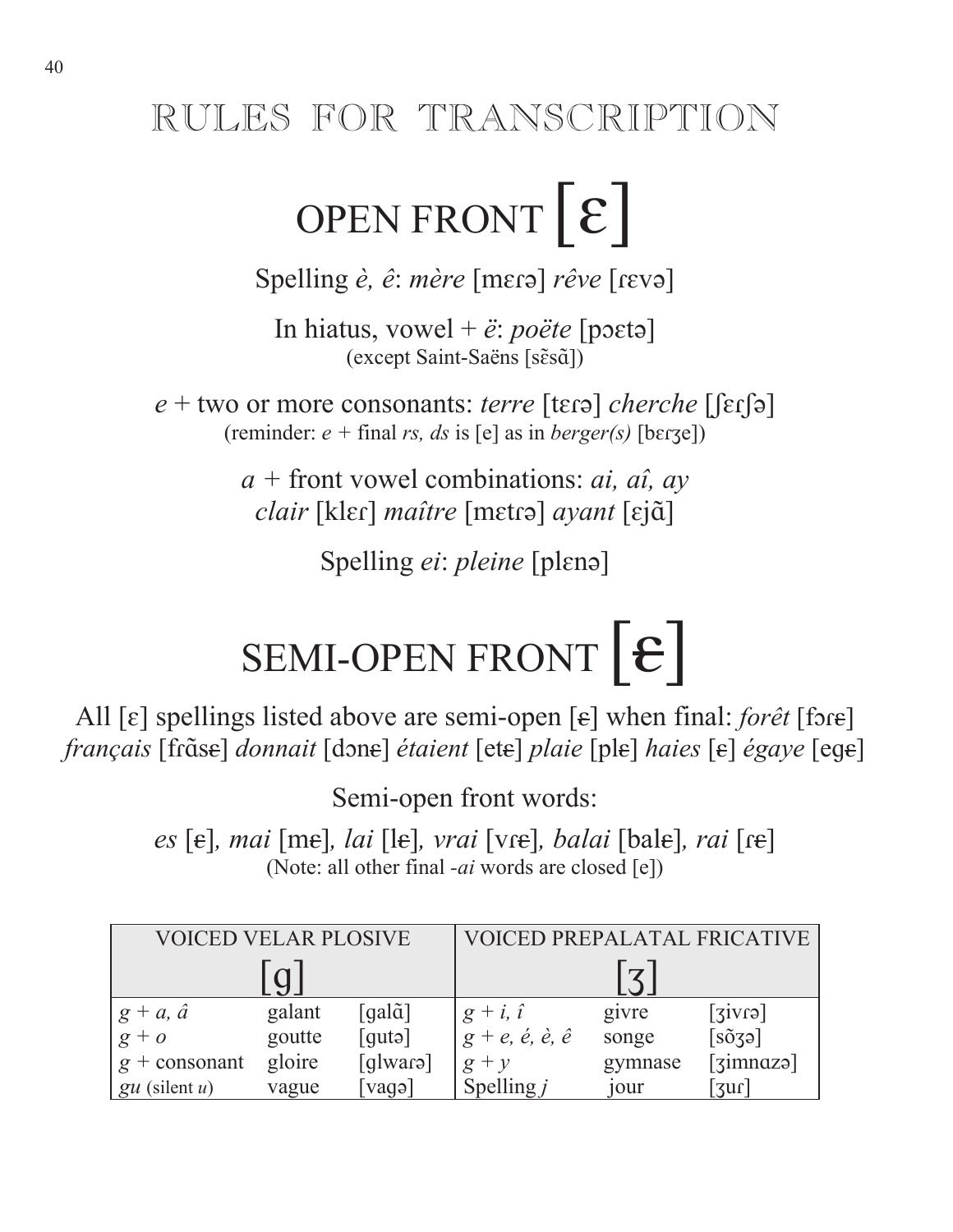CLASSWORK #4: Open front [ $\varepsilon$ ], semi-open front [ $\varepsilon$ ], prepalatal fricative [ $\zeta$ ] Provide IPA:

| 1. majesté   | (majesty)       | 10. $\text{noël}\,(o \text{ is } [5])$ | (Christmas)  |
|--------------|-----------------|----------------------------------------|--------------|
| 2. vrai      | (true)          | 11. haleine                            | (breath)     |
| 3. dernière  | $\text{(last)}$ | 12. cherchaient                        | (looked for) |
| 4. baie      | (bay, berry)    | 13. maître                             | (master)     |
| 5. pleine    | (full)          | 14. rivages                            | (shores)     |
| 6. verger    | (orchard)       | 15. prête                              | (ready)      |
| 7. caresses  | (caresses)      | 16. mystère                            | (mystery)    |
| 8. éternelle | (eternal)       | 17. lèvre                              | (lip)        |
| 9. plaire    | (please)        | 18. es                                 | (i)          |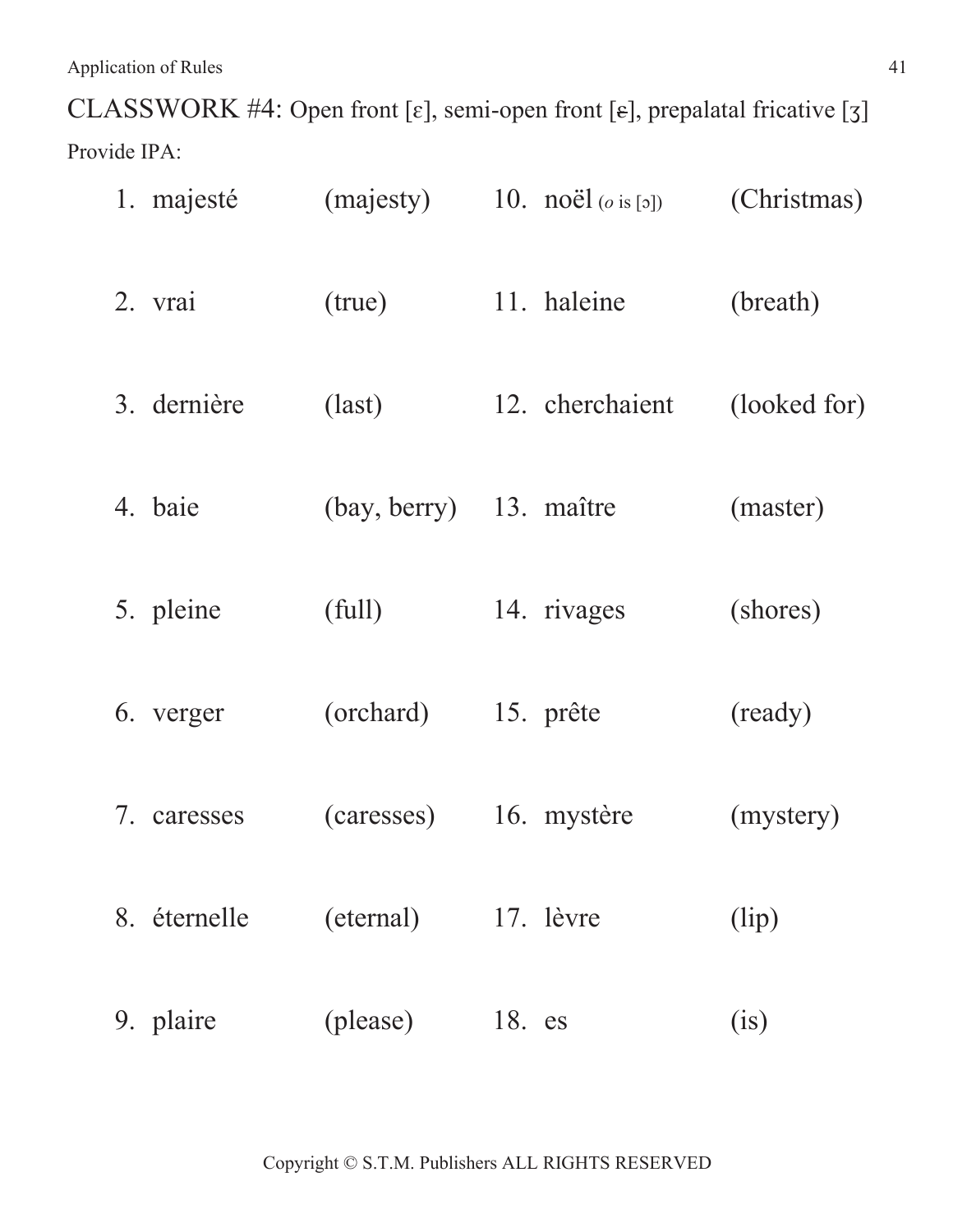WORKSHEET #4: Open front [ $\varepsilon$ ], semi-open front [ $\varepsilon$ ], fricative [ $\zeta$ ] Provide IPA:<br>#1

| #1 |                             |            | #2 |                              |               |
|----|-----------------------------|------------|----|------------------------------|---------------|
|    | génie                       | (genius)   |    | tienne                       | (held, yours) |
|    | vêt                         | (dress)    |    | magique                      | (magic)       |
|    | mêmes                       | (same)     |    | liberté                      | (freedom)     |
|    | jardinier                   | (gardener) |    | image                        | (image)       |
|    | poëte $(o \text{ is } [5])$ | (poet)     |    | j'admire                     | (I admire)    |
|    | fidèles                     | (faithful) |    | haies                        | (hedges)      |
|    | l'herbe                     | (grass)    |    | préservez                    | (preserve)    |
|    | reine                       | (queen)    |    | sève                         | (sap, energy) |
|    | sage                        | (wise)     |    | chaise                       | (chair)       |
|    | faits                       | (facts)    |    | paraît                       | (appears)     |
|    | chèvre                      | (goat)     |    | troëne $(o \text{ is } [5])$ | (privet)      |
|    | aimable                     | (friendly) |    | verveine                     | (verbena)     |
|    | verbal                      | (verbal)   |    | attraits                     | (attractions) |
|    | estimai                     | (estimate) |    | tristesse                    | (sadness)     |
|    | fière                       | (proud)    |    | rets                         | (nets)        |
|    | sévère                      | (severe)   |    | diadème                      | (diadem)      |
|    | apparaître                  | (appear)   |    | bêtes                        | (animals)     |
|    | aies                        | (had)      |    | sait                         | (knows)       |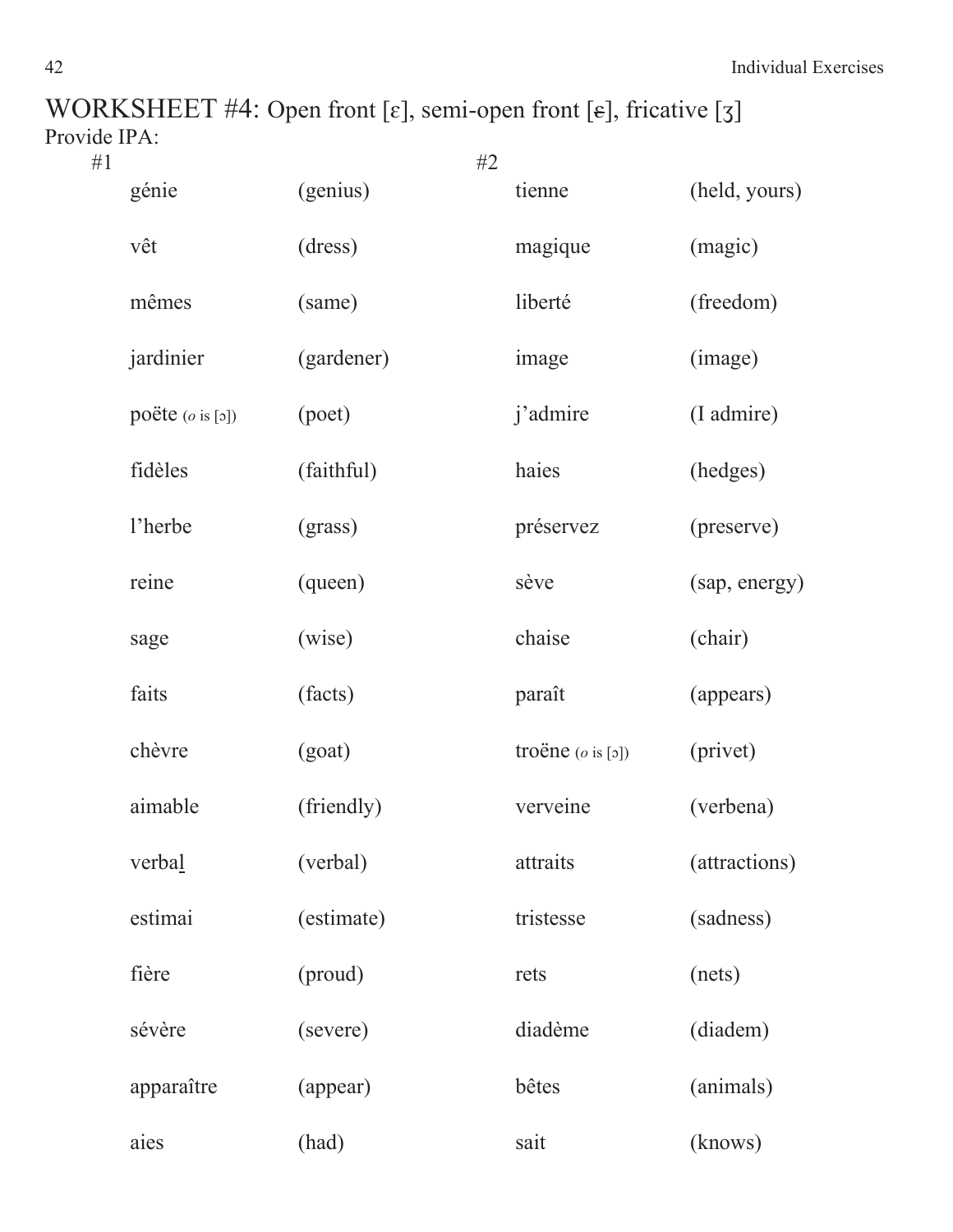### Intone the following phrases that contain a frequent occurrence of [ $\varepsilon$ ] and [ $\varepsilon$ ]:

1. *De soir* (Proses lyriques) Debussy

```
with gestures boundless! 
avec des gestes éperdus!
```
 $\frac{4}{4}$   $\sqrt{$   $\sqrt{2}}$   $\sqrt{}$   $\sqrt{}$   $\sqrt{}$   $\sqrt{}$   $\sqrt{}$  $\begin{bmatrix} a - v \in k \, d \in \mathbb{Z} & \text{if } z - v \in k \end{bmatrix}$ 

2. *Le balcon* (Cinq poèmes de Charles Baudelaire) Debussy

```
Mother of memories, mistress of mistresses, 
Mère des souvenirs, maîtresse des maîtresses,
```

```
1 \cup 2 \cup 3 d 1 \cup 3\lceil me - r a de su - v a - nir me - tre - - - s a de me - tre - s a \lceil
```
3. *Automne* by Silvestre/Fauré

*On the wing of regrets my spirits carried away,*  Sur l'aile des regrets mes esprits emportés,

 $\begin{array}{ccc} \frac{6}{8} & \frac{1}{8} & \frac{1}{8} & \frac{1}{8} & \frac{1}{8} & \frac{1}{8} & \frac{1}{8} & \frac{1}{8} & \frac{1}{8} & \frac{1}{8} & \frac{1}{8} & \frac{1}{8} & \frac{1}{8} & \frac{1}{8} & \frac{1}{8} & \frac{1}{8} & \frac{1}{8} & \frac{1}{8} & \frac{1}{8} & \frac{1}{8} & \frac{1}{8} & \frac{1}{8} & \frac{1}{8} & \frac{1}{8} & \frac{1}{8} & \frac{1}{8} & \frac{1}{$  $[s - s\gamma s]$  is - la de ra-gre mez  $\varepsilon$ -spriz $\tilde{a}$ -po-rte]

4. *Si mes vers avaient des ailes* Hugo/Hahn

*If my verses had wings* Si mes vers avaient des ailes

 $\begin{array}{c} 4 \end{array}$  d d d l e  $\begin{array}{c} \circ \\ \circ \end{array}$  $\begin{bmatrix} \sin m\epsilon & \text{verc}\alpha - \nu\epsilon & d\epsilon z & \epsilon - \nu\end{bmatrix}$ 

5. *Fagnes de Wallonie* (Banalités) Apollinaire/Poulenc

*were trampling the blueberries and the cranberries* Foulaient les myrtilles et les airelles



6. *Enfant, si j'étais roi* Hugo/Liszt

*eternity, space and the skies and the worlds* L'éternité, l'espace et les cieux et les mondes

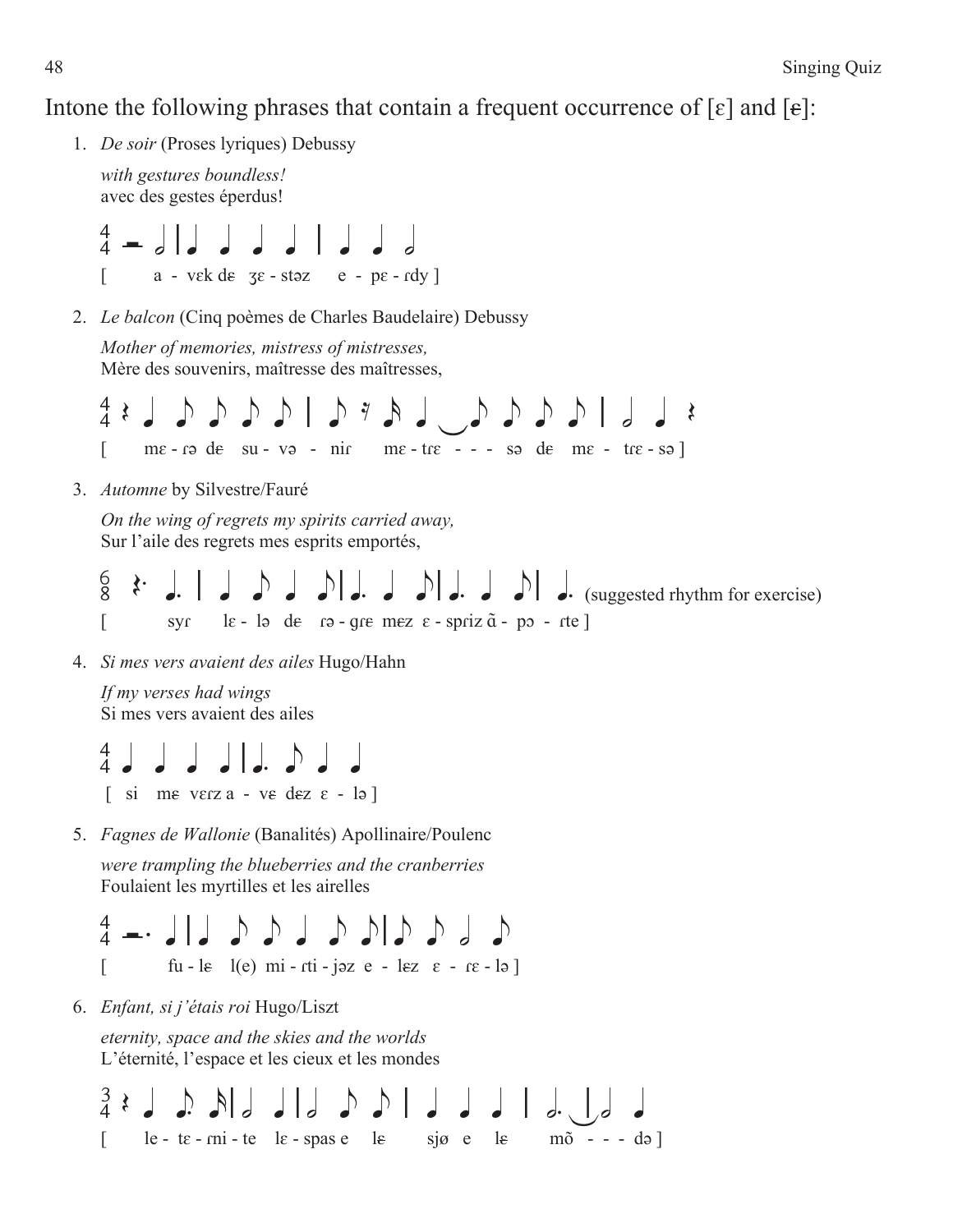## ANSWER KEY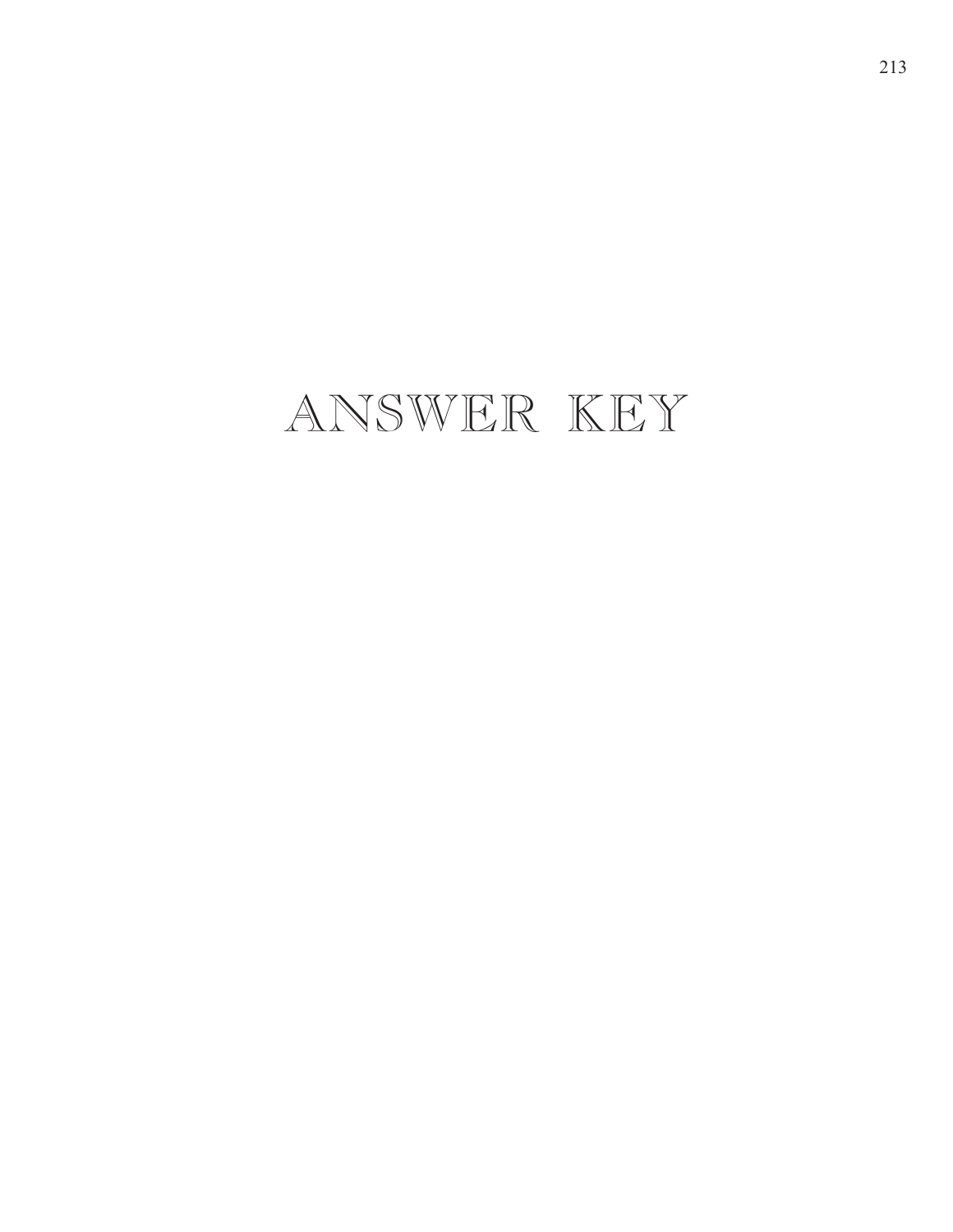| #11    |             |                                               | #12                                                                                                                      |                 |                                  |                       |
|--------|-------------|-----------------------------------------------|--------------------------------------------------------------------------------------------------------------------------|-----------------|----------------------------------|-----------------------|
|        | bénie       | [beni]                                        | (blessed)                                                                                                                | fascina         | [fasina]                         | (fascinated)          |
|        | déïté       | [deite]                                       | (deity)                                                                                                                  | débris          | [debri]                          | (debris)              |
|        | quartiers   | [kartje]                                      | (neighborhoods)                                                                                                          | méprise         | [mepriza]                        | (mistake)             |
|        | hache       | $[a]$ ə]                                      | (axe)                                                                                                                    | sied            | [sje]                            | (suits)               |
|        | cité        | [site]                                        | (city)                                                                                                                   | délices         | [delisə]                         | (delights)            |
|        | lyre        | [dirə]                                        | (lyre)                                                                                                                   | répéter         | [repete]                         | (repeat)              |
|        | siffler     | [sifle]                                       | (whistle)                                                                                                                | satyre          | [satirə]                         | (satyr)               |
|        | direz       | [dire]                                        | (will say)                                                                                                               | dîners          | [dine]                           | (dinners)             |
|        | l'été       | [lete]                                        | (the summer)                                                                                                             | tache           | [ta[5]                           | (task, stain)         |
|        | clavier     | [klavje]                                      | (piano)                                                                                                                  | n'ai            | [ne]                             | (I do not have)       |
|        | mille       | [milə]                                        | (thousand)                                                                                                               | halliers        | [alje]                           | (thickets)            |
|        | partirai    | [partire]                                     | (I will leave)                                                                                                           | naïf            | [naif]                           | (naive)               |
|        | lascive     | [lasivə]                                      | (lascivious)                                                                                                             | irai            | [ire]                            | (I will go)           |
|        | paysage     | [peiza3a]                                     | (landscape)                                                                                                              | marcher         | [marfe]                          | (walk)                |
|        | chasser     | $[$ fase]                                     | (hunt)                                                                                                                   | pitié           | [pitje]                          | (pity)                |
|        | réside      | [rezidə]                                      | (reside)                                                                                                                 | vivre           | [view]                           | (live)                |
|        | pied        | [pje]                                         | (foot)                                                                                                                   | assez           | [ase]                            | (enough)              |
|        | îles        | [i]                                           | (islands)                                                                                                                | partie          | [parti]                          | (part)                |
|        |             |                                               | Unit 4, Classwork: Open front [ $\varepsilon$ ], semi-open front [ $\varepsilon$ ], and prepalatal fricative [ $\zeta$ ] |                 |                                  |                       |
| 1.     | majesté     | [mazeste]                                     | (majesty)                                                                                                                |                 |                                  |                       |
| 2.     | vrai        | $[vr \epsilon]$                               | (true)                                                                                                                   |                 |                                  |                       |
| 3.     | dernière    | [ensimab]                                     | $\text{(last)}$                                                                                                          |                 |                                  |                       |
| 4.     | baie        | [be]                                          | (bay, berry)                                                                                                             |                 |                                  |                       |
| 5.     | pleine      | [plɛnə]                                       | (full)                                                                                                                   |                 |                                  |                       |
| 6.     | verger      | [verge]                                       | (orchard)                                                                                                                |                 |                                  |                       |
| 7.     | caresses    | [karesa]                                      | (caresses)                                                                                                               |                 |                                  |                       |
| 8.     | éternelle   | [eternela]                                    | (eternal)                                                                                                                |                 |                                  |                       |
| 9.     | plaire      | [plɛrə]                                       | (please)                                                                                                                 |                 |                                  |                       |
| 10.    | noël        | [noel]                                        | (Christmas)                                                                                                              |                 |                                  |                       |
| 11.    | haleine     | [alɛnə]                                       | (breath)                                                                                                                 |                 |                                  |                       |
| 12.    | cherchaient | $[$ $\int$ $\epsilon$ r $\int$ $\epsilon$ $]$ | (looked for)                                                                                                             |                 |                                  |                       |
| 13.    | maître      | [metrə]                                       | (master)                                                                                                                 |                 |                                  |                       |
| 14.    | rivages     | [rivazə]                                      | (shores)                                                                                                                 |                 |                                  |                       |
| 15.    | prête       | [pret]                                        | (ready)                                                                                                                  |                 |                                  |                       |
| 16.    | mystère     | [mistera]                                     | (mystery)                                                                                                                |                 |                                  |                       |
| 17.    | lèvre       | [ervs]                                        | (lip)                                                                                                                    |                 |                                  |                       |
| 18. es |             | $\lceil \varepsilon \rceil$                   | (i <sub>s</sub> )                                                                                                        |                 |                                  |                       |
|        |             |                                               | Unit 4, Worksheets: Open front [ $\varepsilon$ ], semi-open front [ $\varepsilon$ ], and prepalatal fricative [3]        |                 |                                  |                       |
| #1     |             |                                               | #2                                                                                                                       |                 |                                  |                       |
|        | génie       | [3en]                                         | (genius)                                                                                                                 | tienne          | [tjɛnə]                          | (held, yours)         |
|        | vêt         | $[v_{\epsilon}]$                              | (dress)                                                                                                                  | magique         | [maʒikə]                         | (magic)               |
|        | mêmes       | $[$ m $\varepsilon$ mə $]$                    | (same)                                                                                                                   | liberté         | [liberte]                        | (freedom)             |
|        | jardinier   | [3ardinje]                                    | (gardener)                                                                                                               | image           | [imag]                           | (image)               |
|        | poëte       | [poɛtə]                                       | (poet)                                                                                                                   | j'admire        | [3admira]                        | (I admire)            |
|        | fidèles     | [file]                                        | (faithful)                                                                                                               | haies           | $[\epsilon]$                     | (hedges)              |
|        | l'herbe     | $[ef^{i}]$                                    | (grass)                                                                                                                  | préservez       | [prezerve]                       | (preserve)            |
|        | reine       | $[$ cn31 $]$                                  | (queen)                                                                                                                  | sève            | $\lceil \text{seva} \rceil$      | (sap, energy)         |
|        | sage        | [sa39]                                        | (wise)                                                                                                                   | chaise          | $[$ $f$ $ez$ $g$ $]$             | (chair)               |
|        | faits       | [fe]                                          | (facts)                                                                                                                  | paraît          | [pare]                           | (appears)             |
|        | chèvre      |                                               | (goat)                                                                                                                   | troëne          |                                  |                       |
|        | aimable     | [61V3]<br>[emablə]                            | (friendly)                                                                                                               | verveine        | $[t$ ro $\epsilon$ na]<br>[versv | (privet)<br>(verbena) |
|        | verbal      | [vɛrbal]                                      | (verbal)                                                                                                                 | attraits        | [after]                          | (attractions)         |
|        | estimai     |                                               | (estimate)                                                                                                               | tristesse       |                                  | (sadness)             |
|        | fière       | [estime]                                      |                                                                                                                          |                 | [tristesa]                       | (nets)                |
|        | sévère      | $[$ fj $\epsilon$ ra $\epsilon$<br>[severa]   | (proud)<br>(severe)                                                                                                      | rets<br>diadème | [13]<br>[djademə]                | (diadem)              |
|        | apparaître  | [aparetro]                                    | (appear)                                                                                                                 | bêtes           | [beta]                           | (animals)             |
|        |             |                                               | (had)                                                                                                                    | sait            |                                  | (knows)               |
|        | aies        | $[\epsilon]$                                  |                                                                                                                          |                 | [se]                             |                       |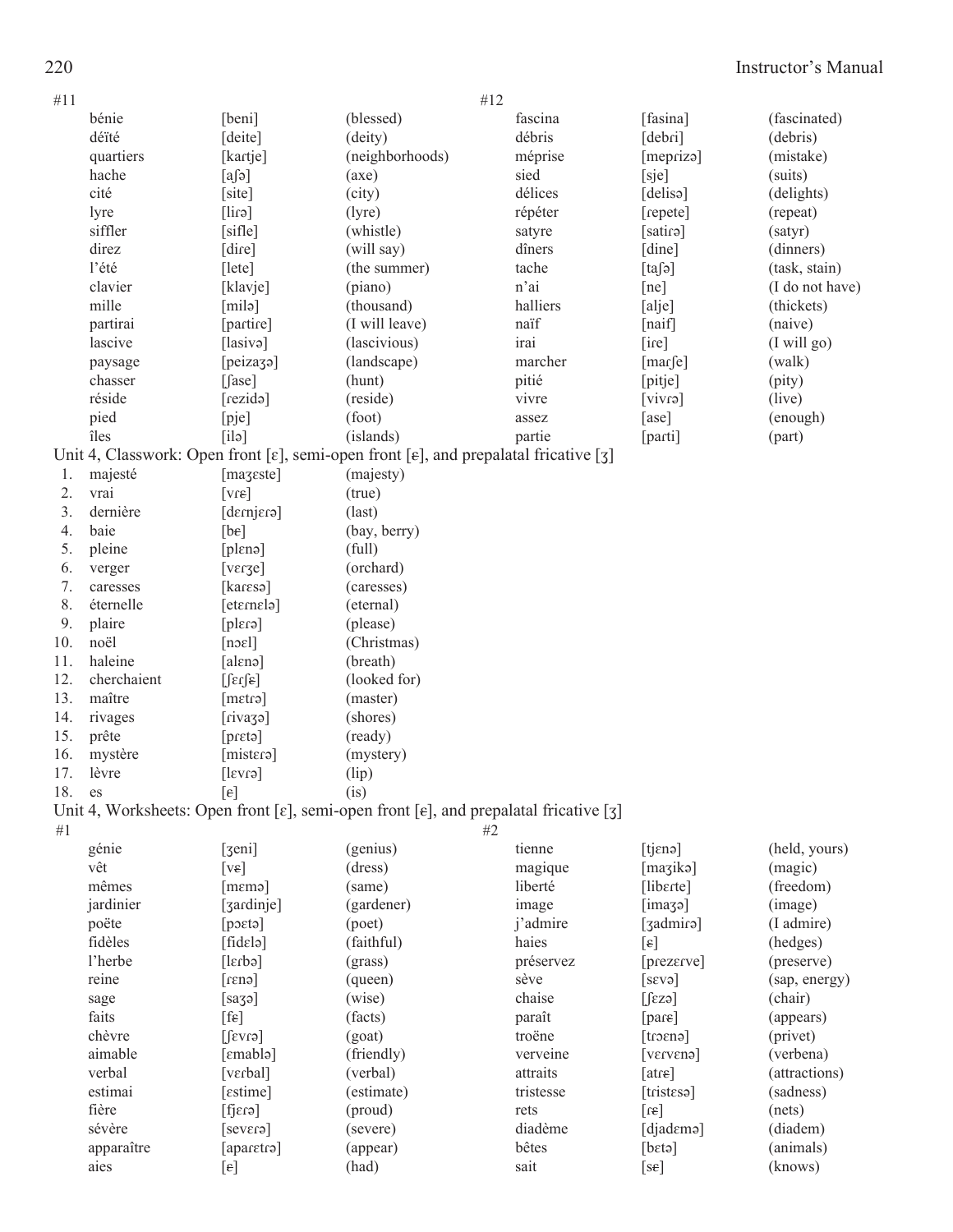#### Instructor's Manual 247

| #11 |            |                                          |              | #12        |                                     |              |
|-----|------------|------------------------------------------|--------------|------------|-------------------------------------|--------------|
|     | sinistre   | [sinistra]                               | (sinister)   | légitime   | [leʒitimə]                          | (legitimate) |
|     | chemin     | [ʃəmɛ̃]                                  | (path)       | contient   | $[k\tilde{o}t]\tilde{\epsilon}$     | (contains)   |
|     | humbles    | $\lceil$ ceblə $\rceil$                  | (humble)     | immobile   | [immɔbilə]                          | (immobile)   |
|     | dessein    | $[d(e)$ s $\tilde{\varepsilon}]$         | (design)     | un         | $\lceil \tilde{\alpha} \rceil$      | (a)          |
|     | crime      | [krimə]                                  | (crime)      | ruine      | [ruinə]                             | (ruin)       |
|     | entretient | [ãtɾətjɛ̃]                               | (maintains)  | parisien   | [parizjɛ̃]                          | (Parisian)   |
|     | hautaine   | [otɛnə]                                  | (haughty)    | retienne   | [casiten]                           | (retain)     |
|     | qu'importe | [kɛ̃pɔɾtə]                               | (whatever)   | saints     | $[s\tilde{\varepsilon}]$            | (saints)     |
|     | plaintes   | $[pl\tilde{\epsilon}$ tə $]$             | (complaints) | passent    | [pasə]                              | (pass)       |
|     | sentiment  | [sãtimã]                                 | (feeling)    | divin      | $\left[div \tilde{\epsilon}\right]$ | (divine)     |
|     | cymbale    | [sɛ̃balə]                                | (cymbal)     | montaient  | $[{\rm m\tilde{o}te}]$              | (went up)    |
|     | tournaient | [turne]                                  | (turned)     | symboles   | $[s\tilde{\epsilon}b$ olə]          | (symbols)    |
|     | rejoindre  | [c1b3wge1]                               | (ioin)       | traînant   | [tɾɛnã]                             | (dragging)   |
|     | défunt     | $\lceil \text{def}\tilde{\alpha} \rceil$ | (deceased)   | étreinte   | [etɾɛ̃tə]                           | (hugged)     |
|     | obtienne   | [optjɛnə]                                | (get)        | tumulte    | [tymyltə]                           | (uproar)     |
|     | liens      | $[1j\tilde{\epsilon}]$                   | (links)      | imputé     | [ɛ̃pyte]                            | (imputed)    |
|     | allume     | [alymə]                                  | (turns on)   | j'emprunte | [ʒɑ̃pɾœ̃tə]                         | (I borrow)   |
|     | innocence  | [innɔsɑ̃sə]                              | (innocence)  | foin       | $[\text{fw}\tilde{\epsilon}]$       | (hay)        |
|     |            |                                          |              |            |                                     |              |

Unit 15, Classwork: Liaison and elision

- 1. Le grand astre torrentiel (The great torrential sun) [ lə grãt astrə tərãsjɛl ]
- 2. Rayonne et t'invite au sommeil! (Shines and invites you to sleep!)  $\lceil$  rejon e tɛ̃vit o somej ]
- 3. Le chant plaît à mon âme. (The song pleases my soul.) [ lə ʃɑ̃ plɛt a mõn ɑmə ]
- $\left[ e \text{ s}(e) \right]$ z etwalə sõ tez jø  $\left[ e \right]$
- $\lceil$  mõ kœr a ta roz  $\varepsilon$  par $\varepsilon$ j  $\lceil$
- $\lceil$  l $\lceil$ i $\rceil$ pid  $\epsilon$  lõbr u lõ respira  $\rceil$
- 7. Tous les chants des oiseaux sont courts. (All the songs of the birds are brief.) [ tu le ʃɑ̃ dez wazo sõ kuɾ ]
- 8. Je rêve aux étés qui demeurent (I dream of summers that last)  $\left[$  3<sup>o</sup> rev oz ete ki domœro  $\left[$
- 9. Comme les pétales de roses (Like the petals of the roses)  $\lceil \text{ komo } l(e) \text{ petal} \rangle$  də rozə  $\lceil$
- 10. La source doubla son image (The pool mirrored her image)  $\lceil$  la sursə dubla sõn imazə  $\lceil$
- 11. Ils vous ont l'air de gros marchands (They look like wealthy merchants) [ il vuz õ l $\epsilon$ r də gro mar $\int$ ã ]
- 12. Laissez entendre les musettes (Let's listen to the muses) [ l(e)sez ãtãdrə l(e) myzɛtə ]
- 13. Le roi gambader auprès du vilain (The king frolicking beside a peasant) [ lə rwa gãbader opre dy vil $\tilde{\epsilon}$  ]
- 14. Ah! sans amour s'en aller sur la mer! (Ah! without love, to sail across the sea!) [ a sãz amur sãn ale syr la mer ]

| i | ۰. |  |
|---|----|--|
|   |    |  |
|   |    |  |

| [enistr                      | (sinister)   | légitime   | [leʒitimə]                                  | (legitimate) |
|------------------------------|--------------|------------|---------------------------------------------|--------------|
| m $\tilde{\epsilon}$ ]       | (path)       | contient   | $[k\tilde{o}tj\tilde{\epsilon}]$            | (contains)   |
| [eld                         | (humble)     | immobile   | [immɔbilə]                                  | (immobile)   |
| $(e)$ s $\tilde{\epsilon}$ ] | (design)     | un         | $\lceil \tilde{\mathfrak{E}} \rceil$        | (a)          |
| imə]                         | (crime)      | ruine      | [right]                                     | (ruin)       |
| [ŝjter                       | (maintains)  | parisien   | [parizjɛ̃]                                  | (Parisian)   |
| [ens                         | (haughty)    | retienne   | [cn3iten]                                   | (retain)     |
| $[$ etncq $\mathbf{\dot{z}}$ | (whatever)   | saints     | $[s\tilde{\epsilon}]$                       | (saints)     |
| ີ້ ເລີ                       | (complaints) | passent    | [pass]                                      | (pass)       |
| itimã]                       | (feeling)    | divin      | $\left[div \tilde{\epsilon}\right]$         | (divine)     |
| bal <sub>a</sub> ]           | (cymbal)     | montaient  | $[m\tilde{o}te]$                            | (went up)    |
| $m\epsilon$                  | (turned)     | symboles   | $[s\tilde{e}b]$                             | (symbols)    |
| [enb3wg                      | (ioin)       | traînant   | [trɛnã]                                     | (dragging)   |
| efœ̃]                        | (deceased)   | étreinte   | $[etr \tilde{\epsilon} t \tilde{\epsilon}]$ | (hugged)     |
| [enajt                       | (get)        | tumulte    | [tymyltə]                                   | (uproar)     |
| š1                           | (links)      | imputé     | [ɛ̃pyte]                                    | (imputed)    |
| ymə]                         | (turns on)   | j'emprunte | [ʒɑ̃pɾœ̃tə]                                 | (I borrow)   |
| nəsãsə]                      | (innocence)  | foin       | $[\text{fw}\tilde{\epsilon}]$               | (hay)        |

- 
- 
- 
- 4. Et ces étoiles sont tes yeux. (And these stars are your eyes.)
- 5. Mon cœur à ta rose est pareil. (My heart and your rose are alike.)
- 6. Limpide est l'ombre où l'on respire (Limpid is the shadow where one breathes out)
	-
	-
	-
	-
	-
	-
	-
	-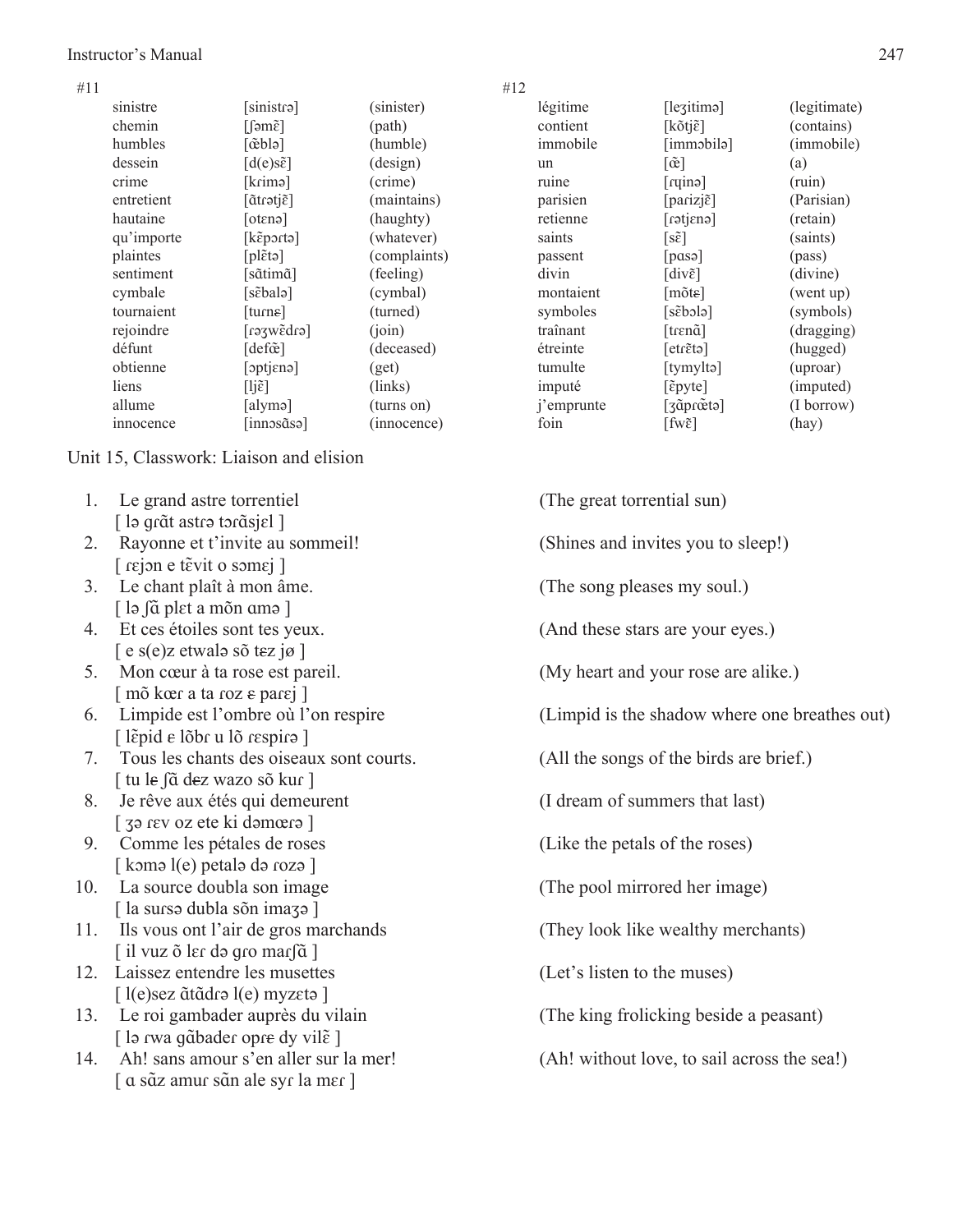#### Instructor's Manual 261

### Unit 16, Classwork: Forbidden and compulsory liaison

|     | 1. J'attends, Ah! j'attends.                                                                   | (I wait, ah! I wait.)                                |
|-----|------------------------------------------------------------------------------------------------|------------------------------------------------------|
|     | [ 3atã a 3atã ] interjection                                                                   |                                                      |
| 2.  | D'astres en or                                                                                 | (With stars of gold)                                 |
|     | $\lceil$ dastrəz $\tilde{a}$ n ər $\lceil$<br>plural noun                                      |                                                      |
| 3.  | Les ombres des théros                                                                          | (The shadows of heroes)                              |
|     | [ lez õbrə d(e) ero ] aspirate h                                                               |                                                      |
| 4.  | Lui font de longs adieux.                                                                      | (They give him long farewells.)                      |
|     | [ lui fõ də lõz adjø]                                                                          |                                                      |
| 5.  | Le grand hymne d'amour                                                                         | (The great hymn of love)                             |
|     | [ lə gr $\tilde{a}$ t imnə damur ] non-aspirate h                                              |                                                      |
| 6.  | Et je n'ose plus espérer                                                                       | (And I no longer dare to hope)                       |
|     | $[$ e za noza plyz espere $]$                                                                  |                                                      |
| 7.  | Deux poèmes de Louis Aragon                                                                    | (Two poems of Louis Aragon)                          |
|     | [ dø poemo do lwi aragõ ] proper noun                                                          |                                                      |
| 8.  | Où l'on respire un air si doux,                                                                | (Where one breathes an air so soft)                  |
|     | $\lceil u \rceil$ a respir cen $\epsilon$ r si du $\lceil$                                     |                                                      |
| 9.  | Chère nuit aux clartés sereines                                                                | (Dear night of serene clarity)                       |
|     | [ fer apply o klarte sore now singular noun                                                    |                                                      |
| 10. | O lorsque tu parais, ange si doux,                                                             | (O when you appear, angel so sweet, )                |
|     | [o lorska ty pare $\tilde{a}$ za si du ] separate ideas                                        |                                                      |
| 11. | Foulaient les myrtilles et les airelles                                                        | (Were trampling the blueberries and the cranberries) |
|     | [ fule l(e) mirtijaz e lez erela ]                                                             |                                                      |
| 12. | Tu m'appelais et je quittais la terre                                                          | (You called and I left the earth)                    |
|     | [ ty mapale e 30 kite la tera ] et between unrelated ideas                                     |                                                      |
| 13. | De chaque branche part une voix                                                                | (From every branch comes a voice)                    |
|     | [ də fakə brɑ̃fə par ynə vwa ] rs, rt, rd                                                      |                                                      |
|     | 14. De vous aimer $\checkmark$ et de vous plaire                                               | (To love you and to please you)                      |
|     | $\lceil$ də vuz $(e)$ me e də vu pl $\epsilon$ rə $\lceil$ breath                              |                                                      |
| 15. | S'ils me voulaient prêter leurs ailes                                                          | (If they were willing to lend me their wings)        |
|     | $\lceil \sin \theta \rceil$ sil ma vule pr(e)te lœrz ela $\lceil \sin \theta \rceil$ plural rs |                                                      |
| 16. | Tout le reste est encore plus inutile                                                          | (All the rest is even more futile)                   |
|     | [ tu lə rest et ãkorə plyz inytilə ]                                                           |                                                      |
| 17. | L'éternité, l'espace et les cieux et les mondes                                                | (The eternity, the space, the skies and the worlds)  |
|     | [ leternite lespas e le sjø e le mõda ]<br>enumeration                                         |                                                      |
| 18. | Et elle ne cesse de jeter un cri discordant                                                    | (And she ceases not to sound her discordant cry)     |
|     | [e elə nə sesə də zəter $\tilde{e}$ kri diskərdã ]<br>forbidden after et                       |                                                      |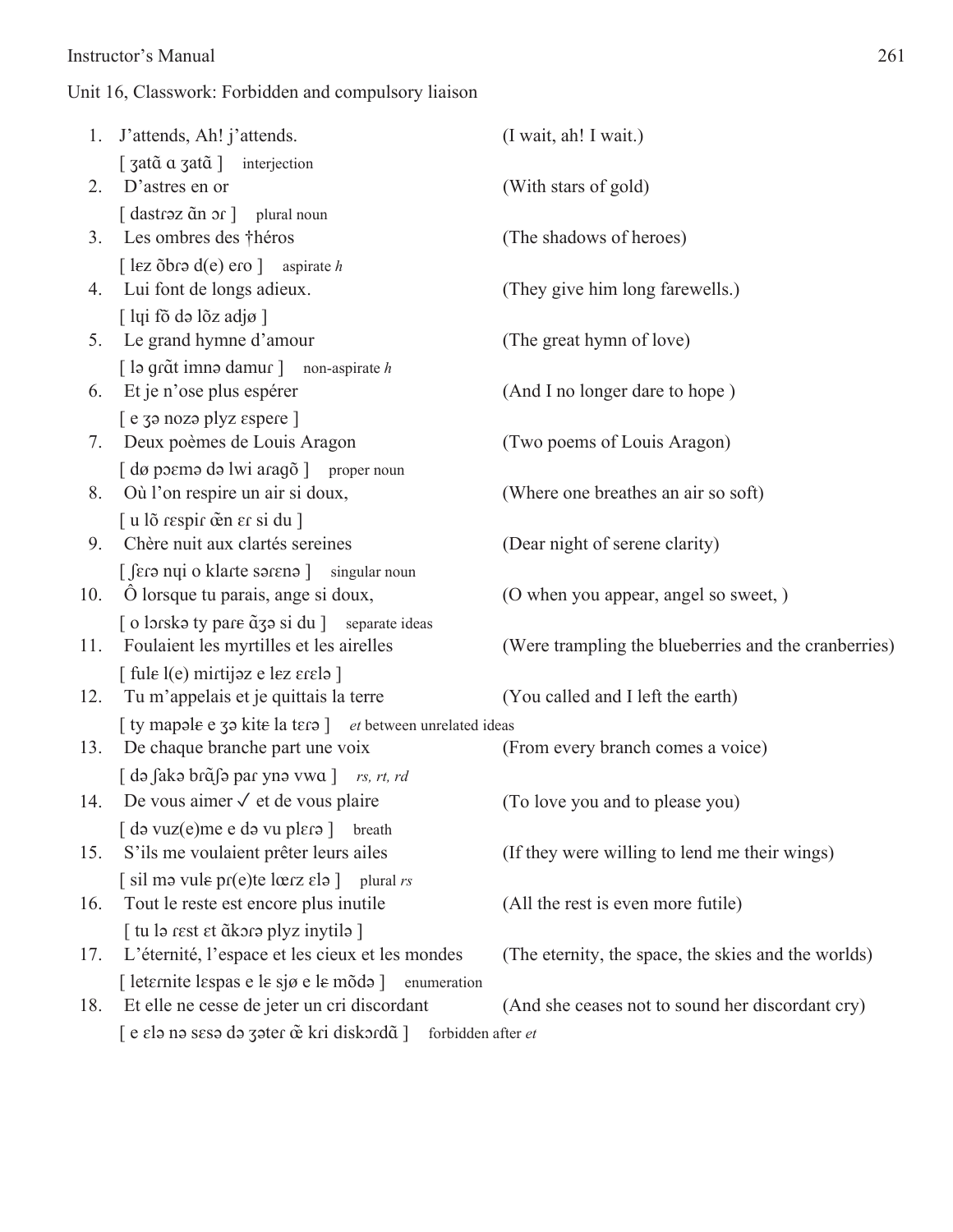## BIBLIOGRAPHY